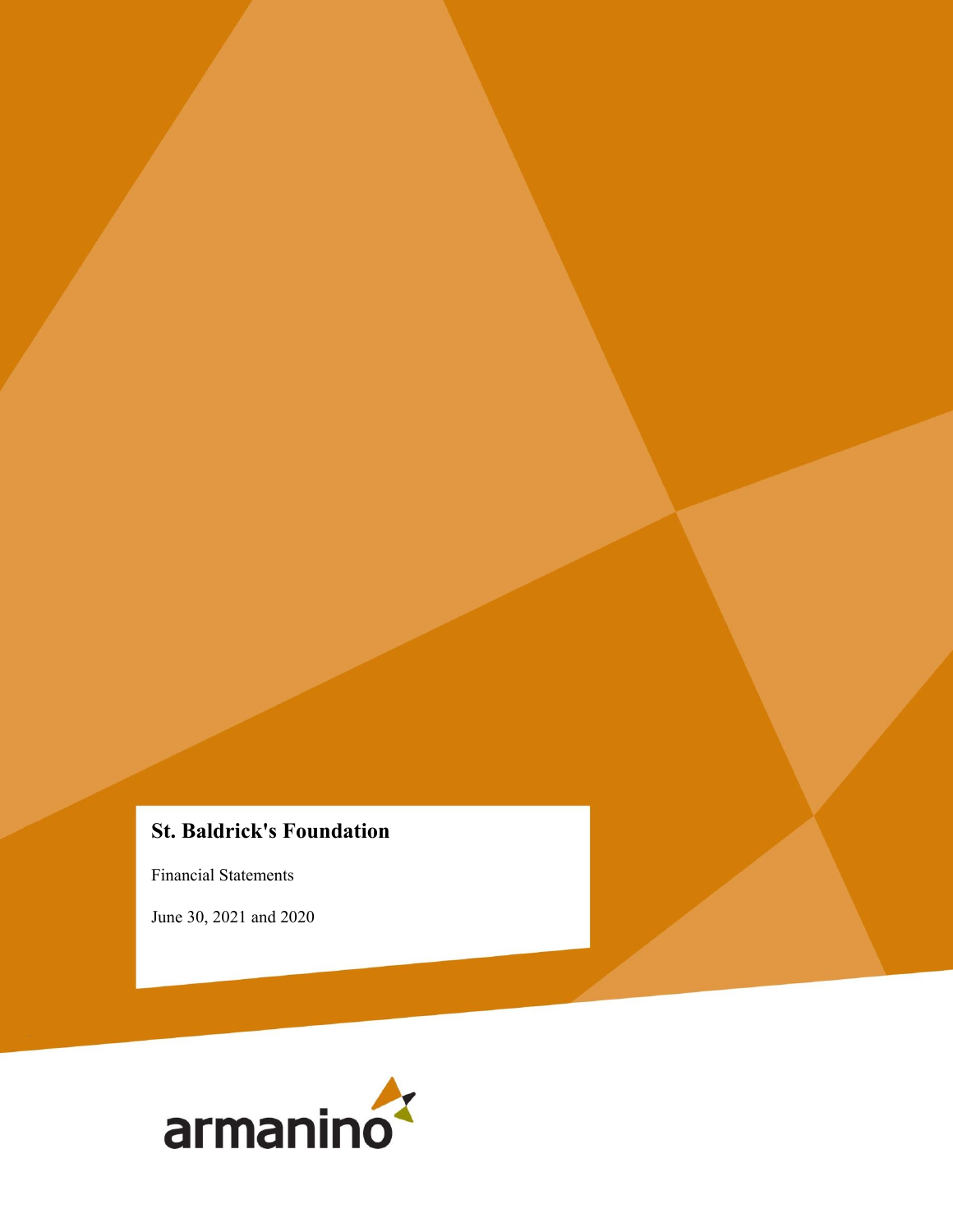## TABLE OF CONTENTS

|                                          | Page No. |
|------------------------------------------|----------|
| Independent Auditor's Report             |          |
| <b>Statements of Financial Position</b>  | 2        |
| <b>Statements of Activities</b>          | $3 - 4$  |
| <b>Statements of Functional Expenses</b> | $5 - 6$  |
| <b>Statements of Cash Flows</b>          | 7        |
| <b>Notes to Financial Statements</b>     | $8 - 21$ |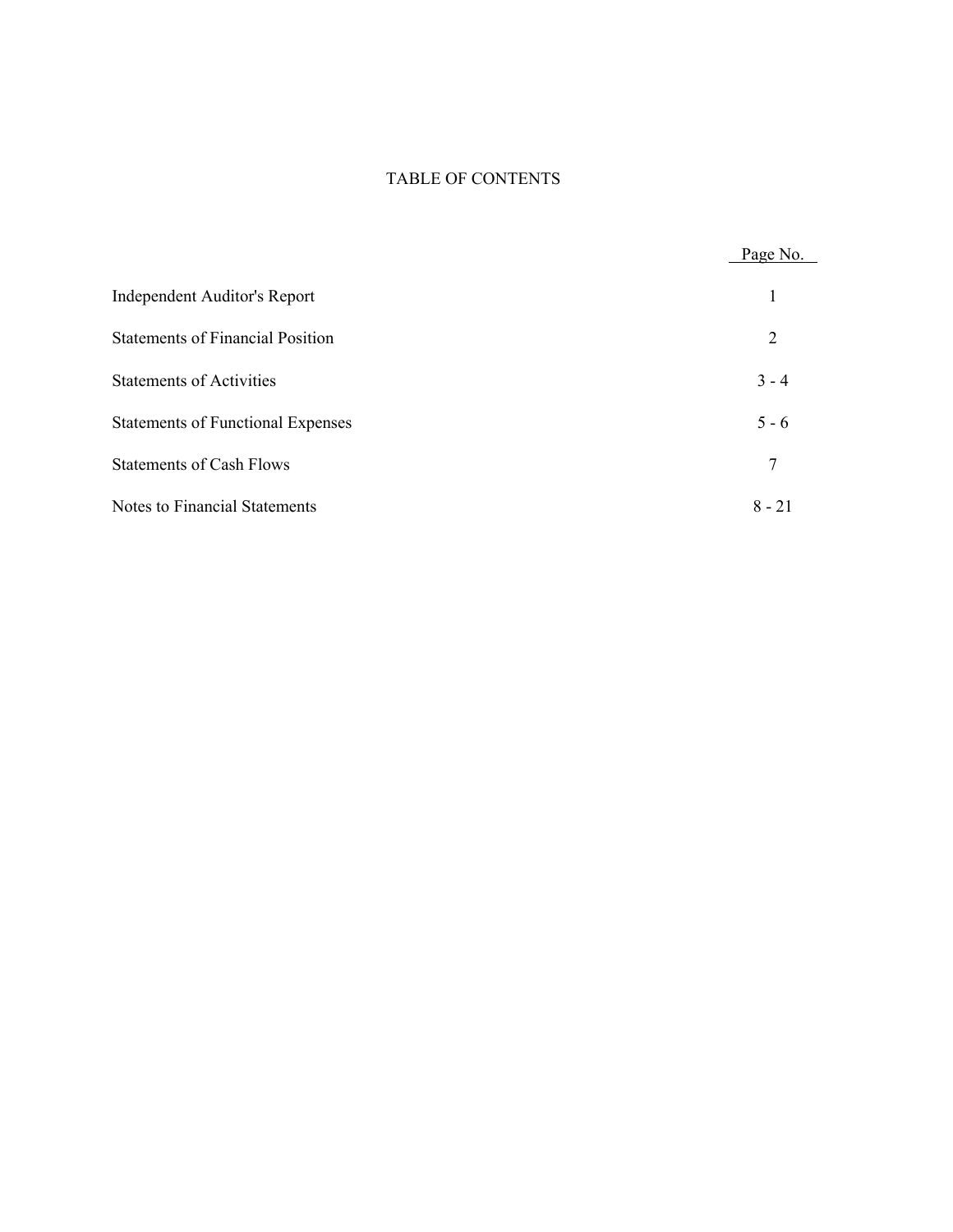

#### INDEPENDENT AUDITOR'S REPORT

To the Board of Directors St. Baldrick's Foundation Monrovia, California

We have audited the accompanying financial statements of St. Baldrick's Foundation (a nonprofit corporation) (the ''Foundation''), which comprise the statements of financial position as of June 30, 2021 and 2020, and the related statements of activities, functional expenses, and cash flows for the years then ended, and the related notes to the financial statements.

#### **Management's Responsibility for the Financial Statements**

Management is responsible for the preparation and fair presentation of these financial statements in accordance with accounting principles generally accepted in the United States of America; this includes the design, implementation, and maintenance of internal control relevant to the preparation and fair presentation of financial statements that are free from material misstatement, whether due to fraud or error.

#### **Auditor's Responsibility**

Our responsibility is to express an opinion on these financial statements based on our audits. We conducted our audits in accordance with auditing standards generally accepted in the United States of America. Those standards require that we plan and perform the audit to obtain reasonable assurance about whether the financial statements are free from material misstatement.

An audit involves performing procedures to obtain audit evidence about the amounts and disclosures in the financial statements. The procedures selected depend on the auditor's judgment, including the assessment of the risks of material misstatement of the financial statements, whether due to fraud or error. In making those risk assessments, the auditor considers internal control relevant to the entity's preparation and fair presentation of the financial statements in order to design audit procedures that are appropriate in the circumstances, but not for the purpose of expressing an opinion on the effectiveness of the entity's internal control. Accordingly, we express no such opinion. An audit also includes evaluating the appropriateness of accounting policies used and the reasonableness of significant accounting estimates made by management, as well as evaluating the overall presentation of the financial statements.

We believe that the audit evidence we have obtained is sufficient and appropriate to provide a basis for our audit opinion.

#### **Opinion**

In our opinion, the financial statements referred to above present fairly, in all material respects, the financial position of St. Baldrick's Foundation as of June 30, 2021 and 2020, and the changes in its net assets and its cash flows for the years then ended in accordance with accounting principles generally accepted in the United States of America.

armanino LLP

Armanino<sup>LLP</sup> Los Angeles, California

November 10, 2021



An indenendent firm Armdependent mm<br>associated with Moore<br>Global Network Limited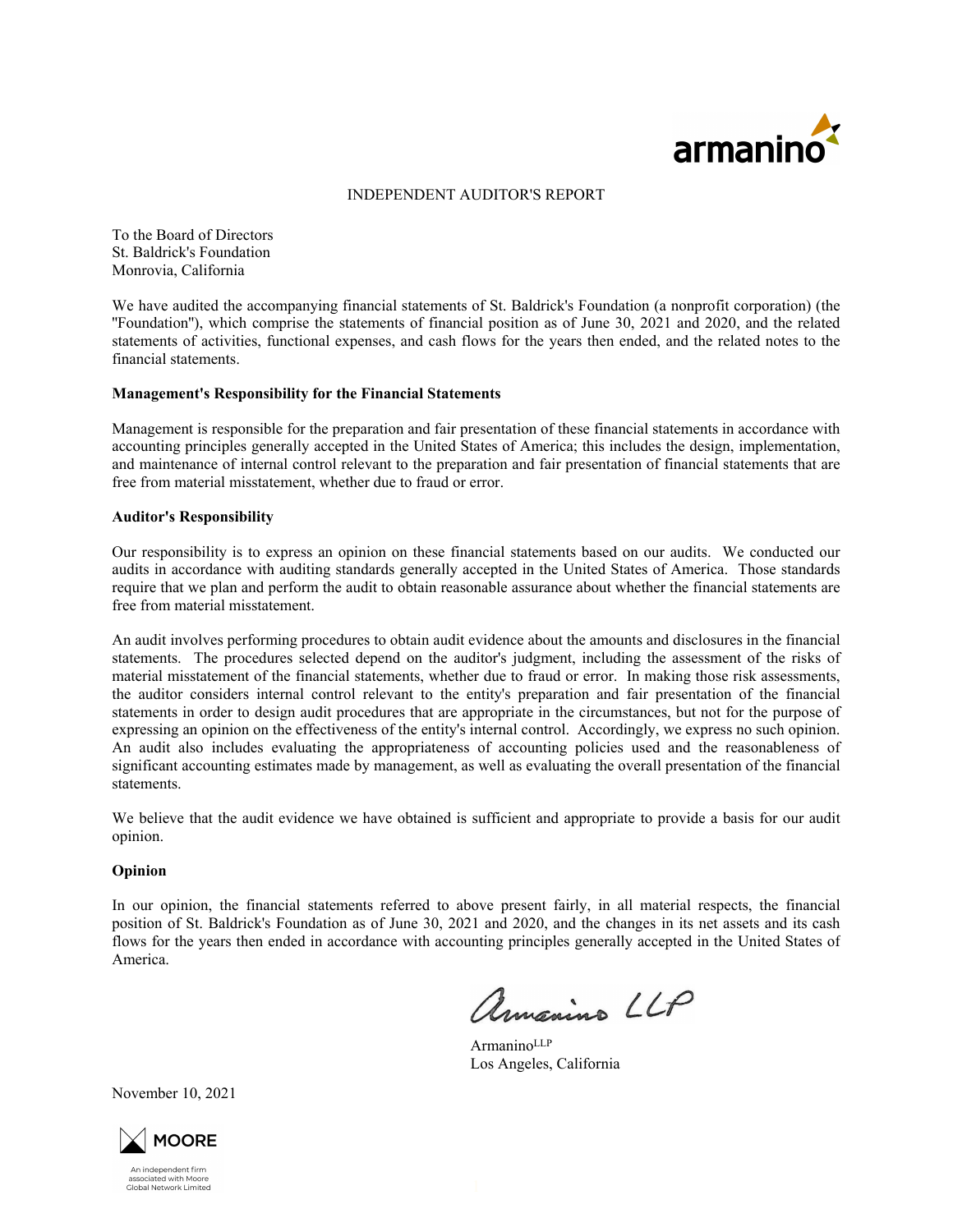## St. Baldrick's Foundation Statements of Financial Position June 30, 2021 and 2020

|                                                                                                                                                                                                                                                                        |              | 2021                                                                          |               | 2020                                                                           |
|------------------------------------------------------------------------------------------------------------------------------------------------------------------------------------------------------------------------------------------------------------------------|--------------|-------------------------------------------------------------------------------|---------------|--------------------------------------------------------------------------------|
| <b>ASSETS</b>                                                                                                                                                                                                                                                          |              |                                                                               |               |                                                                                |
| Cash and cash equivalents<br>Cash equivalents and investments - reserves for grants payable<br>Pledges receivable, net<br>Prepaid expenses and other current assets<br>Website and software development costs, net<br>Property and equipment, net<br>Security deposits | $\mathbb{S}$ | 6,941,445<br>11,948,293<br>381,323<br>233,768<br>1,257,471<br>6,011<br>34,355 | <sup>S</sup>  | 3,190,184<br>26,527,566<br>448,942<br>462,521<br>1,345,097<br>29,374<br>34,355 |
| <b>Total</b> assets                                                                                                                                                                                                                                                    |              | 20,802,666                                                                    | S             | 32,038,039                                                                     |
| <b>LIABILITIES AND NET ASSETS</b><br>Liabilities<br>Grants payable<br>Accounts payable and accrued expenses<br>Other liabilities<br>Refundable advance - Paycheck Protection Program<br><b>Total liabilities</b>                                                       | $\mathbb{S}$ | 11,514,499<br>354,297<br>168,019<br>12,036,815                                | <sup>\$</sup> | 24,396,736<br>582,295<br>198,969<br>175,800<br>25,353,800                      |
| Net assets<br>Without donor restrictions<br>With donor restrictions<br>Total net assets<br>Total liabilities and net assets                                                                                                                                            |              | 7,712,826<br>1,053,025<br>8,765,851<br>20,802,666                             |               | 4,541,193<br>2,143,046<br>6,684,239<br>32,038,039                              |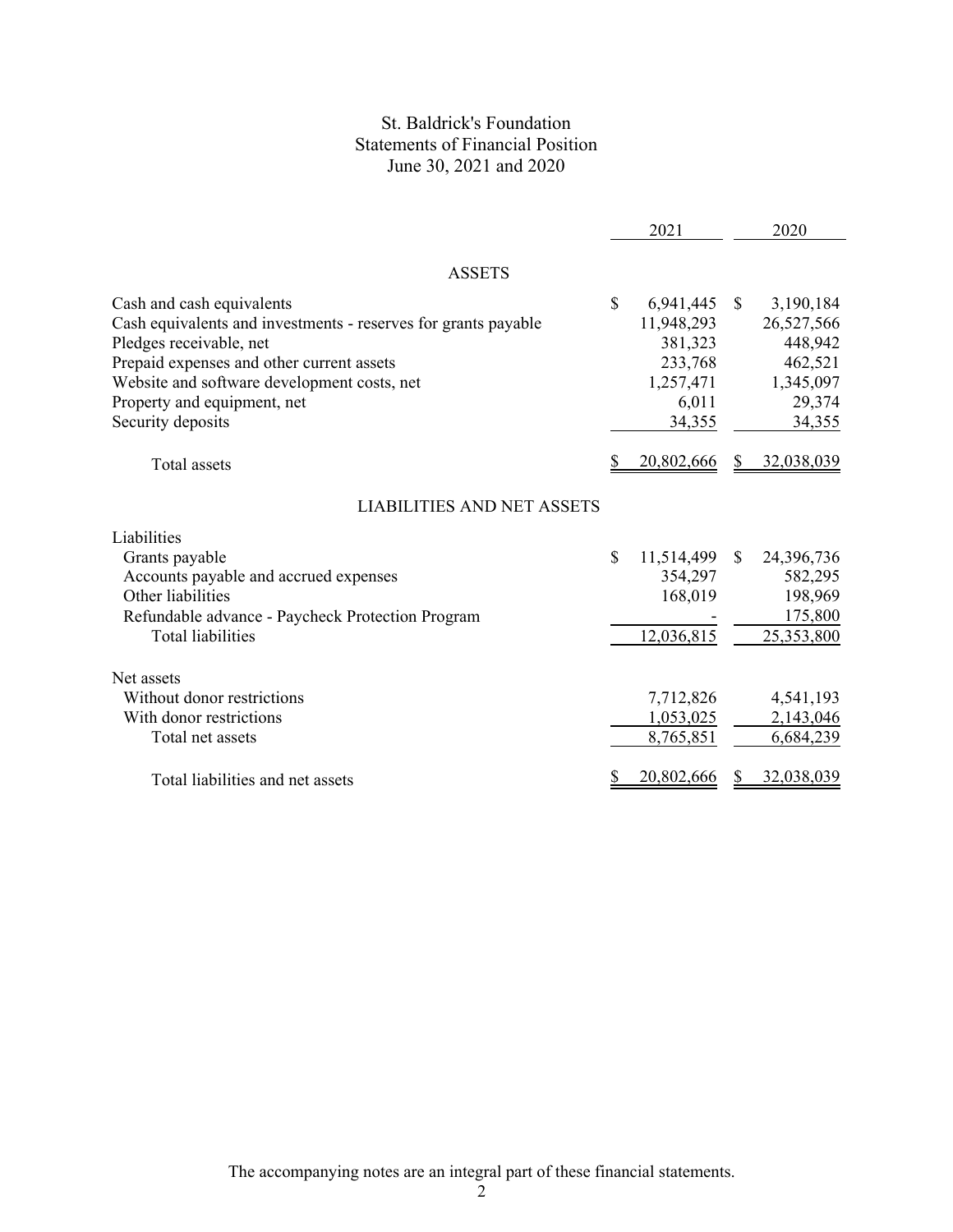## St. Baldrick's Foundation Statement of Activities For the Year Ended June 30, 2021

|                                          |   | <b>Without Donor</b> |               | With Donor   |               |            |
|------------------------------------------|---|----------------------|---------------|--------------|---------------|------------|
|                                          |   | Restrictions         |               | Restrictions |               | Total      |
| Revenues, gains, and other support       |   |                      |               |              |               |            |
| Contributions                            | S | 15,371,717           | <sup>\$</sup> | 1,104,568    | <sup>\$</sup> | 16,476,285 |
| Contributed services and assets          |   | 337,644              |               |              |               | 337,644    |
| Net investment return                    |   | 923,552              |               |              |               | 923,552    |
| Paycheck Protection Program grant        |   | 1,008,715            |               |              |               | 1,008,715  |
| Total revenues, gains, and other support |   | 17,641,628           |               | 1,104,568    |               | 18,746,196 |
| Net assets released from restriction     |   | 2,194,589            |               | (2,194,589)  |               |            |
| Total revenues, gains and other support  |   | 19,836,217           |               | (1,090,021)  |               | 18,746,196 |
| Functional expenses                      |   |                      |               |              |               |            |
| Childhood cancer research and advocacy   |   | 9,643,095            |               |              |               | 9,643,095  |
| Support services                         |   |                      |               |              |               |            |
| Management and general                   |   | 1,421,755            |               |              |               | 1,421,755  |
| Fundraising                              |   | 5,599,734            |               |              |               | 5,599,734  |
| Total support services                   |   | 7,021,489            |               |              |               | 7,021,489  |
| Total functional expenses                |   | 16,664,584           |               |              |               | 16,664,584 |
| Change in net assets                     |   | 3,171,633            |               | (1,090,021)  |               | 2,081,612  |
| Net assets, beginning of year            |   | 4,541,193            |               | 2,143,046    |               | 6,684,239  |
| Net assets, end of year                  |   | 7,712,826            |               | 1,053,025    |               | 8,765,851  |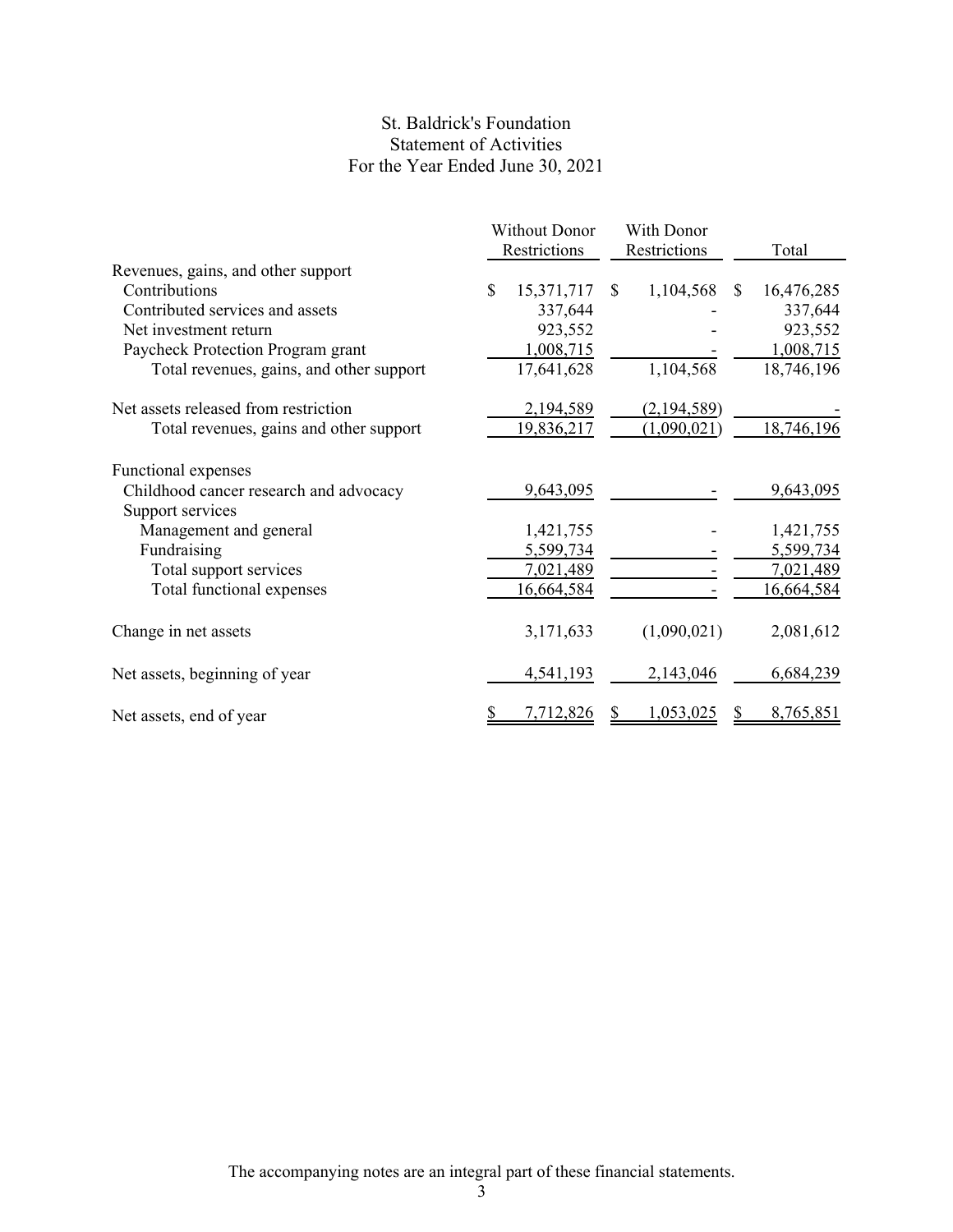## St. Baldrick's Foundation Statement of Activities For the Year Ended June 30, 2020

|                                          | <b>Without Donor</b> |     | With Donor   |               |             |
|------------------------------------------|----------------------|-----|--------------|---------------|-------------|
|                                          | Restrictions         |     | Restrictions |               | Total       |
| Revenues, gains, and other support       |                      |     |              |               |             |
| Contributions                            | \$<br>22,920,615     | \$. | 1,525,270    | <sup>\$</sup> | 24,445,885  |
| Contributed services and assets          | 427,076              |     |              |               | 427,076     |
| Net investment return                    | 1,163,597            |     |              |               | 1,163,597   |
| Paycheck Protection Program grant        | 650,200              |     |              |               | 650,200     |
| Total revenues, gains, and other support | 25,161,488           |     | 1,525,270    |               | 26,686,758  |
| Net assets released from restriction     | 1,743,334            |     | (1,743,334)  |               |             |
| Total revenues, gains and other support  | 26,904,822           |     | (218,064)    |               | 26,686,758  |
| Functional expenses                      |                      |     |              |               |             |
| Childhood cancer research and advocacy   | 24,092,416           |     |              |               | 24,092,416  |
| Support services                         |                      |     |              |               |             |
| Management and general                   | 1,576,580            |     |              |               | 1,576,580   |
| Fundraising                              | 8,461,039            |     |              |               | 8,461,039   |
| Total support services                   | 10,037,619           |     |              |               | 10,037,619  |
| Total functional expenses                | 34,130,035           |     |              |               | 34,130,035  |
| Change in net assets                     | (7,225,213)          |     | (218,064)    |               | (7,443,277) |
| Net assets, beginning of year            | 11,766,406           |     | 2,361,110    |               | 14,127,516  |
| Net assets, end of year                  | 4,541,193            |     | 2,143,046    |               | 6,684,239   |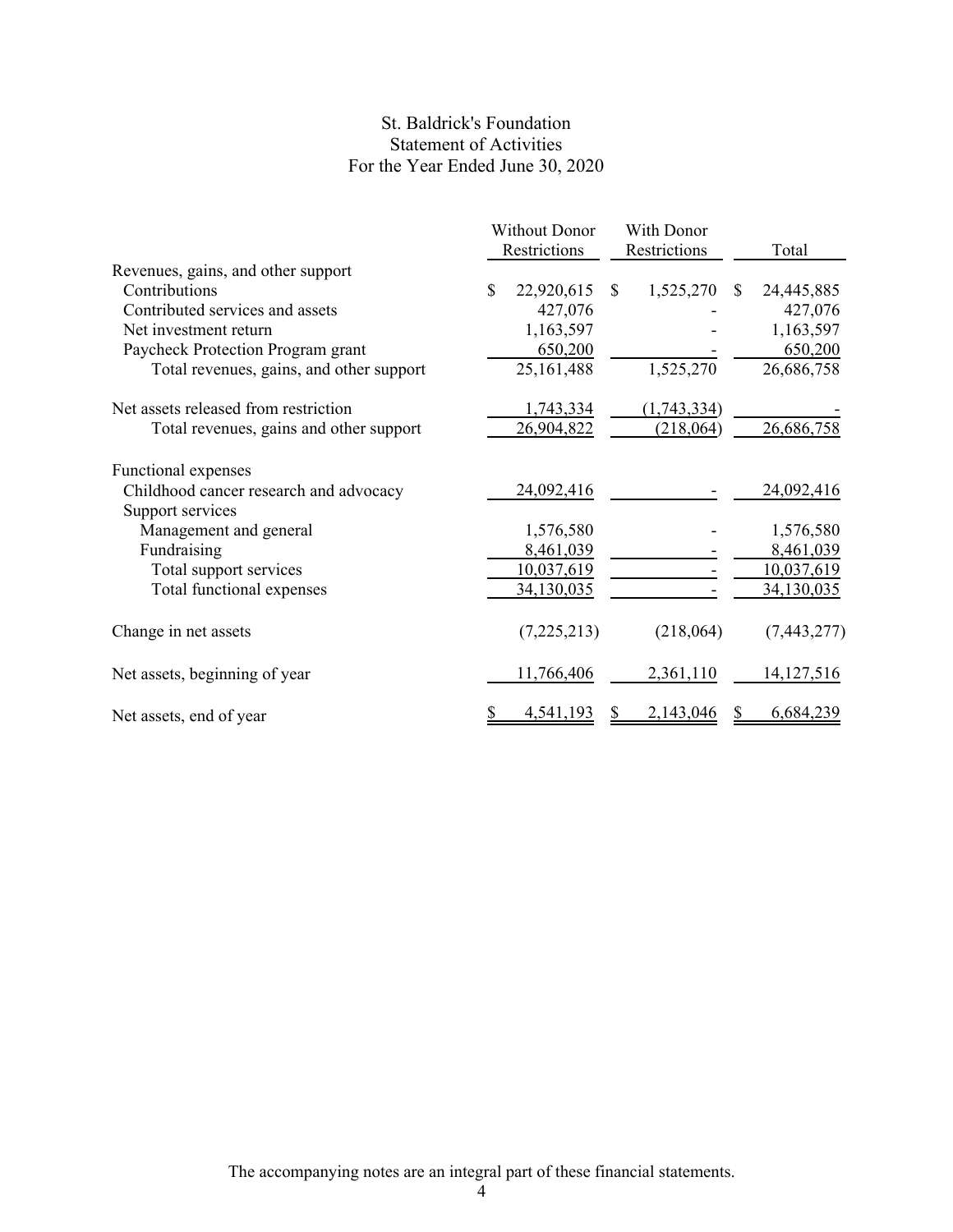## St. Baldrick's Foundation Statement of Functional Expenses For the Year Ended June 30, 2021

|                                    | Childhood       |               |             |                           |             |                 |
|------------------------------------|-----------------|---------------|-------------|---------------------------|-------------|-----------------|
|                                    | Cancer          |               |             |                           |             |                 |
|                                    | Research and    |               | Management  |                           |             |                 |
|                                    | Advocacy        |               | and General |                           | Fundraising | Total           |
| Grants                             | \$<br>7,877,034 | <sup>\$</sup> |             | $\boldsymbol{\mathsf{S}}$ |             | \$<br>7,877,034 |
| Salaries and benefits              | 872,724         |               | 817,206     |                           | 1,944,949   | 3,634,879       |
| Marketing and publicity            | 265,454         |               | 31          |                           | 796,456     | 1,061,941       |
| Event promotion costs              |                 |               |             |                           | 234,825     | 234,825         |
| Donation processing and bank fees  |                 |               | 8,258       |                           | 300,354     | 308,612         |
| Printing costs                     | 2,846           |               | 711         |                           | 10,672      | 14,229          |
| Occupancy                          | 107,307         |               | 100,078     |                           | 235,423     | 442,808         |
| Other operating costs              | 43,598          |               | 50,864      |                           | 77,286      | 171,748         |
| Professional fees and consultants  | 181,226         |               | 61,260      |                           | 53,052      | 295,538         |
| Technology and information systems | 236,253         |               | 334,354     |                           | 1,398,249   | 1,968,856       |
| Meetings, conventions and travel   | 25,665          |               |             |                           | 412         | 26,077          |
| Depreciation and amortization      | 30,988          |               | 48,993      |                           | 548,056     | 628,037         |
|                                    | 9,643,095       |               | ,421,755    |                           | 5,599,734   | 16,664,584      |

The accompanying notes are an integral part of these financial statements.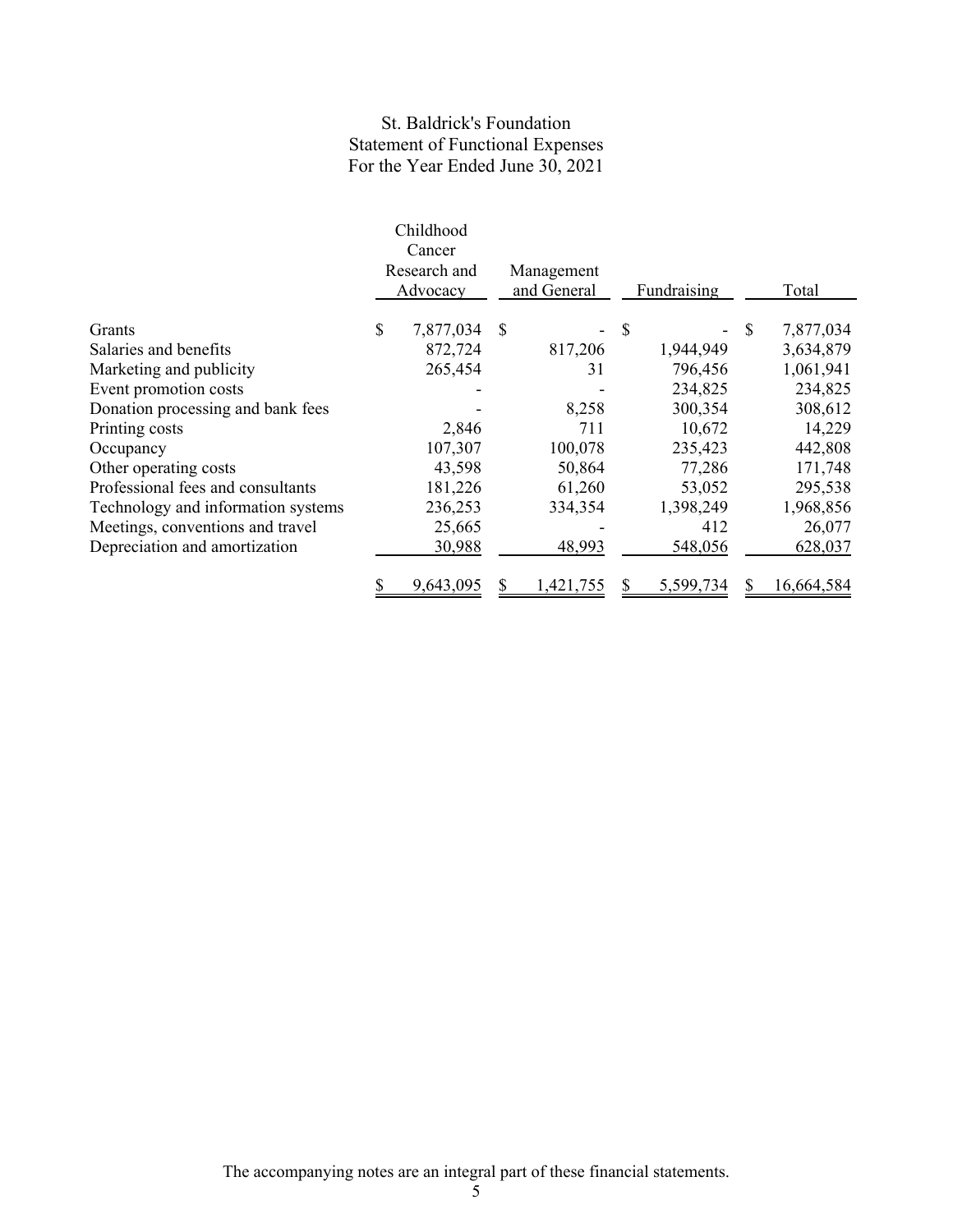## St. Baldrick's Foundation Statement of Functional Expenses For the Year Ended June 30, 2020

|                                    | Childhood<br>Cancer<br>Research and<br>Advocacy |   | Management<br>and General | Fundraising | Total            |
|------------------------------------|-------------------------------------------------|---|---------------------------|-------------|------------------|
|                                    |                                                 |   |                           |             |                  |
| Grants                             | \$<br>21,617,193                                | S |                           | \$          | \$<br>21,617,193 |
| Salaries and benefits              | 1,073,110                                       |   | 1,058,688                 | 2,722,809   | 4,854,607        |
| Marketing and publicity            | 543,356                                         |   | 106                       | 1,630,409   | 2,173,871        |
| Event promotion costs              |                                                 |   |                           | 647,140     | 647,140          |
| Donation processing and bank fees  |                                                 |   | 8,856                     | 453,498     | 462,354          |
| Printing costs                     | 10,552                                          |   | 2,637                     | 39,569      | 52,758           |
| Occupancy                          | 99,374                                          |   | 94,876                    | 250,288     | 444,538          |
| Other operating costs              | 45,447                                          |   | 44,571                    | 96,915      | 186,933          |
| Professional fees and consultants  | 241,898                                         |   | 107,414                   | 118,721     | 468,033          |
| Technology and information systems | 296,582                                         |   | 189,575                   | 1,864,337   | 2,350,494        |
| Meetings, conventions and travel   | 120,446                                         |   | 8,944                     | 37,635      | 167,025          |
| Depreciation and amortization      | 44,458                                          |   | 60,913                    | 599,718     | 705,089          |
|                                    | 24,092,416                                      |   | 1,576,580                 | 8,461,039   | 34,130,035       |

The accompanying notes are an integral part of these financial statements.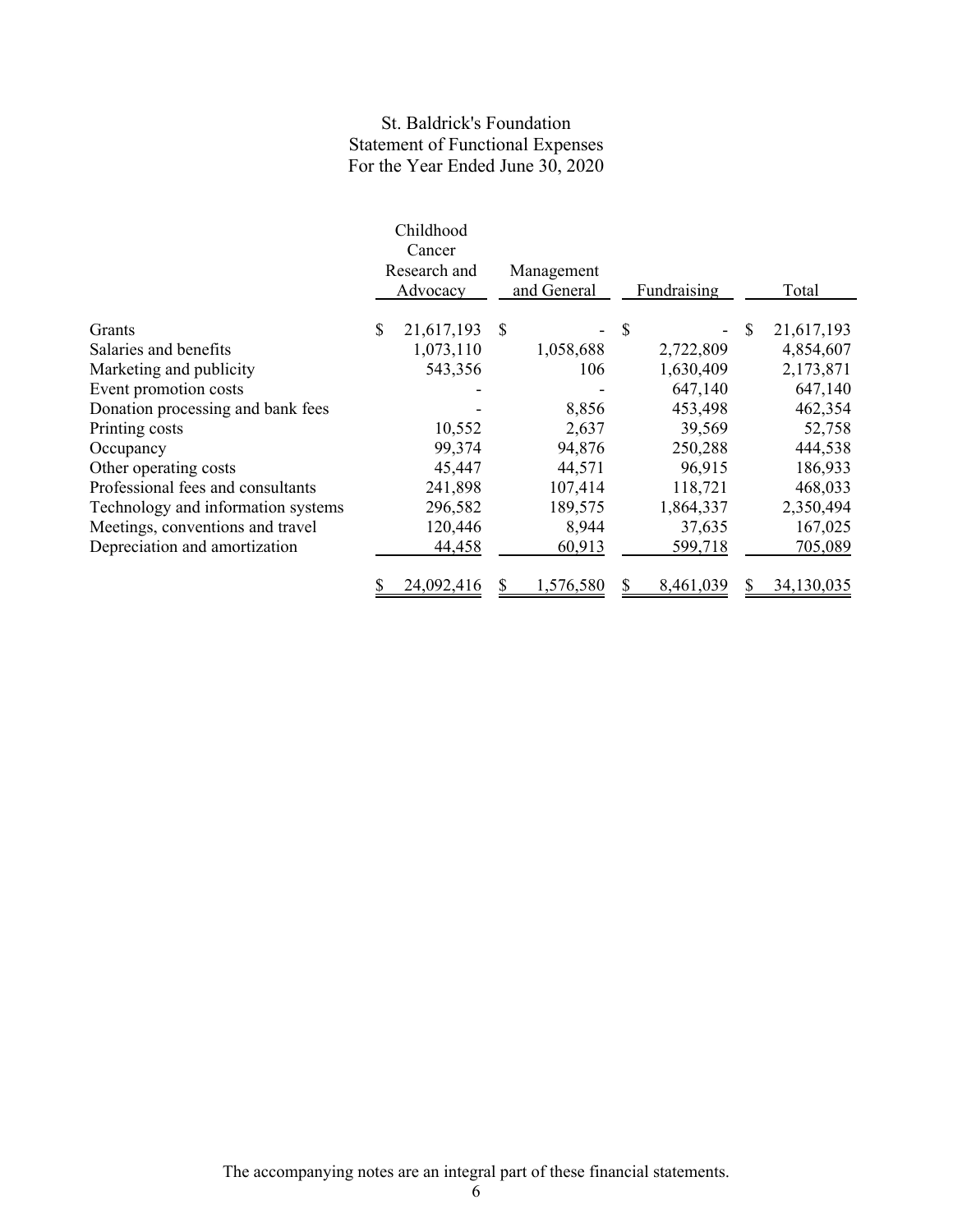## St. Baldrick's Foundation Statements of Cash Flows For the Years Ended June 30, 2021 and 2020

|                                                                                           | 2021            |              | 2020        |
|-------------------------------------------------------------------------------------------|-----------------|--------------|-------------|
| Cash flows from operating activities                                                      |                 |              |             |
| Change in net assets                                                                      | \$<br>2,081,612 | $\mathbb{S}$ | (7,443,277) |
| Adjustments to reconcile change in net assets to net cash<br>used in operating activities |                 |              |             |
| Depreciation and amortization                                                             | 628,037         |              | 705,089     |
| Net realized and unrealized gains on sales of investments                                 | (740, 570)      |              | (643, 843)  |
| Investment fees                                                                           | 38,831          |              | 74,327      |
| Changes in operating assets and liabilities                                               |                 |              |             |
| Prepaid expenses and other current assets                                                 | 228,753         |              | (32, 380)   |
| Pledges receivable                                                                        | 67,619          |              | 156,116     |
| Grants payable                                                                            | (12, 882, 237)  |              | 212,798     |
| Accounts payable and accrued expenses                                                     | (227,998)       |              | 39,758      |
| Refundable advance - Paycheck Protection Program                                          | (175,800)       |              | 175,800     |
| Other liabilities                                                                         | (30,950)        |              | 64,531      |
| Net cash used in operating activities                                                     | (11, 012, 703)  |              | (6,691,081) |
| Cash flows from investing activities                                                      |                 |              |             |
| Purchases of investments                                                                  | (2,489,679)     |              | (7,555,481) |
| Sales of investments                                                                      | 16,297,564      |              | 6,099,295   |
| Maturities of fixed income investments                                                    | 100,000         |              | 500,000     |
| Reinvestment of interest and dividend income                                              | (221, 813)      |              | (588, 418)  |
| Net cash and cash equivalent activity within investment accounts                          | 1,594,940       |              | 8,956,185   |
| Purchases of property and equipment                                                       |                 |              | (10,076)    |
| Website development costs                                                                 | (507, 624)      |              | (466, 483)  |
| Salesforce implementation costs                                                           | (9, 424)        |              | (135, 494)  |
| Net cash provided by investing activities                                                 | 14,763,964      |              | 6,799,528   |
| Net increase in cash and cash equivalents                                                 | 3,751,261       |              | 108,447     |
| Cash and cash equivalents, beginning of year                                              | 3,190,184       |              | 3,081,737   |
| Cash and cash equivalents, end of year                                                    | 6,941,445       |              | 3,190,184   |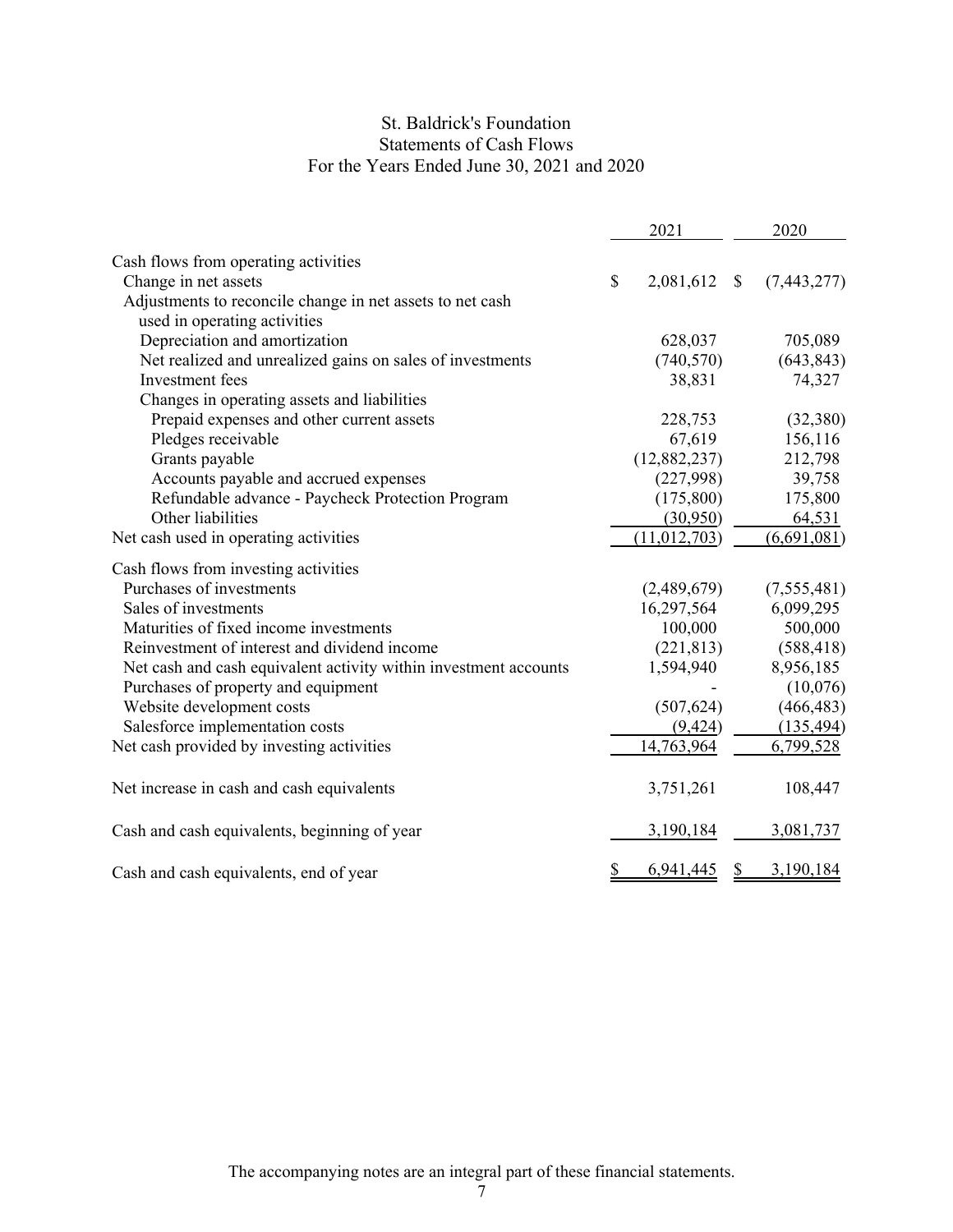### 1. NATURE OF OPERATIONS

St. Baldrick's Foundation (the "Foundation"), a nonprofit entity, was established in 2004 with the ultimate goal of finding cures for childhood cancers and giving survivors long and healthy lives. Volunteers raise funds which are granted for life-saving research and advocacy efforts to raise awareness of the challenges facing child cancer treatments and cures.

The Foundation's signature fundraising event is headshaving, where volunteers, in acts of solidarity, show support for children with cancer. While raising funds, this life-changing activity brings volunteers to the Foundation, engages them in its mission and raises awareness of the many challenges faced by the children, their families, and the doctors and researchers in this community.

In addition to participant-driven fundraising, the Foundation raises funds through direct solicitations, major gifts, planned giving and more. Even before the pandemic, the Foundation was working to diversify its volunteer-powered revenue model, and strengthen relationships with donors. Since the outbreak, it has accelerated and broadened these strategies to enable the organization to withstand external events in the future.

The pandemic had a disastrous impact on the Foundation's charity events. While the Foundation quickly pivoted to offer virtual and hybrid experiences, volunteers overwhelmingly preferred the energy and inspirational format of in person events and largely deferred their efforts for a time when these may safely resume. The limited access to vaccines during the Foundation's peak season (February – April) further stymied volunteer activities. These events are principally supported by restaurants, schools, first responders and hospitals – the audiences most impacted by the pandemic.

Throughout the year, the Foundation has scrutinized its strategy to maximize revenue and every expenditure to be able to fund the maximum number of research grants possible, while ensuring the Foundation endures to fulfill the ultimate mission: curing childhood cancers. Accordingly, the Foundation has entered into lease negotiations to reduce office space and has reduced vendor commitments to better reflect current funding levels.

Throughout this unprecedented global health emergency, a child was diagnosed with cancer every two minutes. To remedy this, the Foundation's priority program is funding the highest quality childhood cancer research grants. Funding decisions, informed by a scientific review process, are more rigorous than most charity funders and involve more than 200 pediatric cancer experts.

The Foundation's research strategy benefits infants, children, teens, and young adults with cancer through its comprehensive grant portfolio that serves every type of childhood cancer, every scientific discipline and stage of research, from the laboratory to the patient's bedside, as well as clinic and lab infrastructure, data sharing between research institutions and the training of pediatric oncology researchers. Via ten major grant categories, the Foundation's rigorous peerreview selection process is considered a national leader and on par with that of the National Cancer Institute.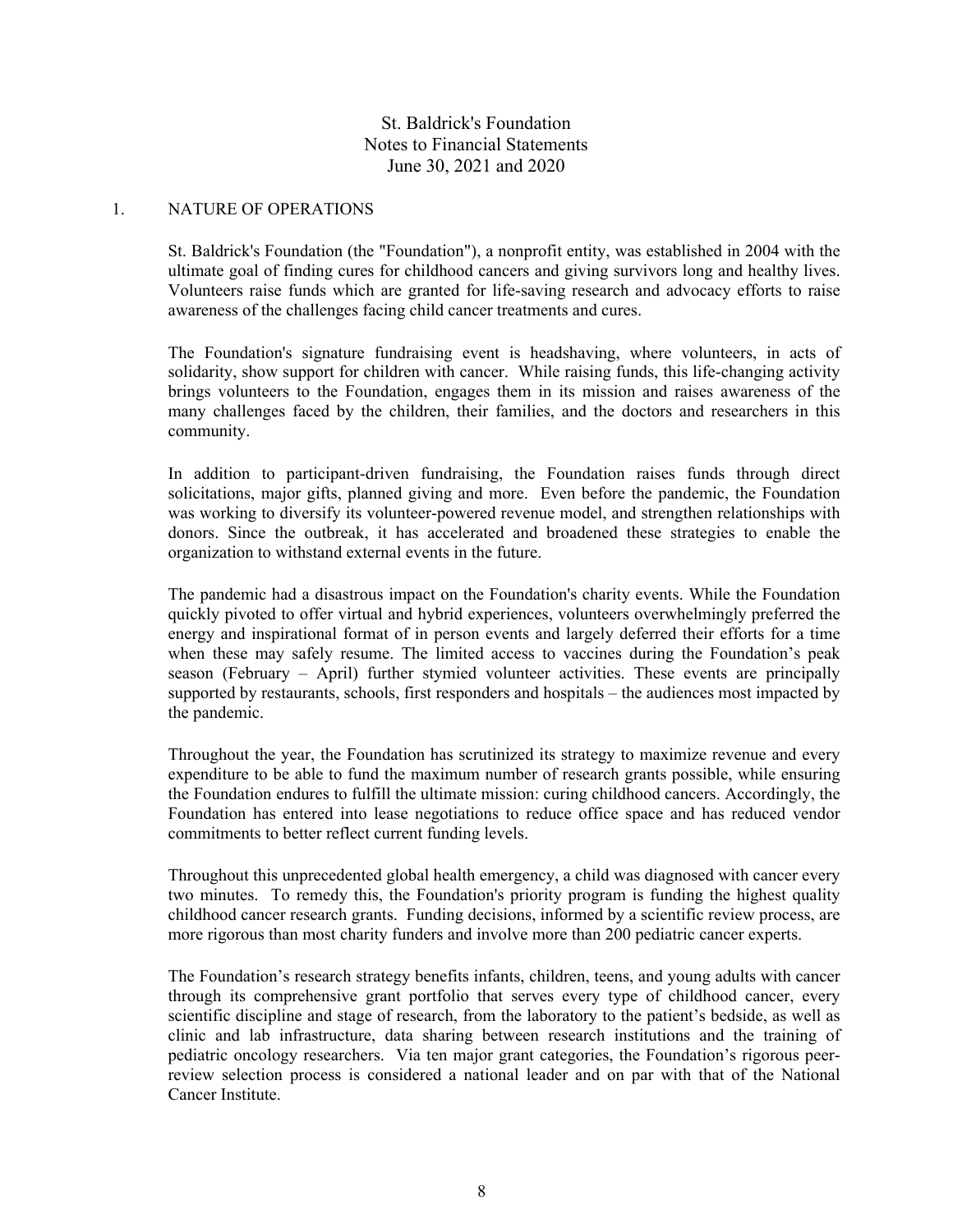### 1. NATURE OF OPERATIONS (continued)

While the Foundation supports every research hospital that treats children with cancer in the United States, Canada and several other countries, the Foundation has several strategic research partners, foremost among them, is the Children's Oncology Group (the "COG"). The COG is the largest group to provide clinical trials to patients, and the Foundation's robust support has accelerated patient accruals to trials and advances in many diseases. St. Baldrick's also provides a handbook to assist patients and families navigating the complexities of treatment and quality of life issues.

The Foundation's advocacy efforts strive to ensure that government policy surrounding pediatric cancer issues support better outcomes for children with cancer and also increase federal funding for children's cancer research. The Foundation leads a coalition of medical, cancer and childhood cancer organizations to advocate at the federal level. In FY 2022 alone, these efforts resulted in an additional \$80 million in federal funding for childhood cancer research.

The St. Baldrick's Foundation receives no non-emergency funds from the federal government.

## 2. SUMMARY OF SIGNIFICANT ACCOUNTING POLICIES

### Change in accounting principle

The Foundation has implemented Financial Accounting Standards Board ("FASB") Accounting Standards Update ("ASU") 2014-09, Revenue from Contracts with Customers, which provides a five-step analysis of contracts to determine when and how revenue is recognized and replaces most existing revenue recognition guidance in U.S. generally accepted accounting principles. The core principle of the new guidance is that an entity should recognize revenue to reflect the transfer of goods and services to customers in an amount equal to the consideration the entity receives or expects to receive. ASU 2014-09 is effective for annual reporting periods beginning after December 15, 2019. The Foundation has implemented ASU 2014-09 with a date of initial application of July 1, 2020, using the full retrospective method. The implementation of ASU 2014-09 had no impact on the financial statements for the year ended December 31, 2020.

### Financial statement presentation

The financial statements of the Foundation have been prepared in conformity with generally accepted accounting principles in the United States of America. Net assets, revenues, expenses, gains and losses are classified based on the existence or absence of donor-imposed restrictions. Accordingly, net assets of the Foundation and changes therein have been classified and are reported as follows:

- *Net assets without donor restrictions* Net assets not subject to donor-imposed stipulations; donor-restricted contributions whose restrictions are met in the same reporting period; and net assets designated by the Board of Directors of management for specific purposes.
- *Net assets with donor restrictions* Net assets subject to donor-imposed stipulations that may or will be met either by actions of the Foundation and/or by the expiration of stipulated time.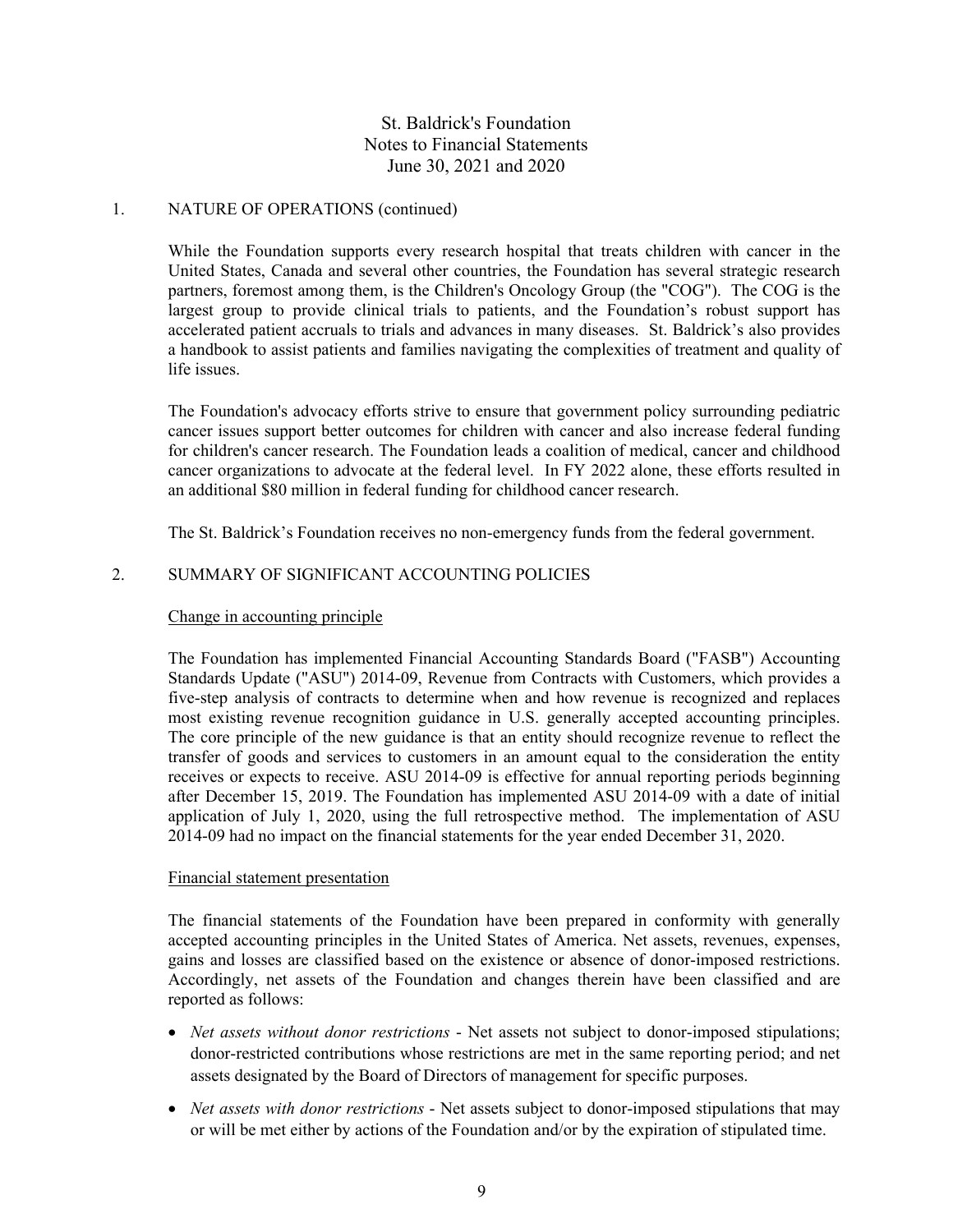## 2. SUMMARY OF SIGNIFICANT ACCOUNTING POLICIES (continued)

#### Income tax status

The Internal Revenue Service has determined that the Foundation is an organization exempt from federal income tax under Section 501(c)(3) of the IRC. Accordingly, no provision for income taxes has been made in the accompanying financial statements.

### Use of estimates

Management uses estimates and assumptions in preparing financial statements. Those estimates and assumptions affect the reported amounts of assets and liabilities, the disclosure of contingent assets and liabilities, and the reported revenues and expenses. Actual results could differ from these estimates.

#### Cash and cash equivalents

The Foundation considers all highly-liquid financial instruments with an original maturity of three months or less to be cash equivalents, except those which have been classified as investments.

### Concentration of risk

The Foundation's bank balances generally exceed the Federal Deposit Insurance Corporation ("FDIC") insured limits. The Foundation has not experienced and does not anticipate any losses related to these balances.

### Reserves

The Foundation's policy is to fully reserve funding for grants awarded at the time the grant commitment is made. This policy provides the financial commitment to its researchers that these vital research projects can be completed without regard to future unforeseen events. This policy remains in place and a priority for the Foundation even through the financial challenges brought on by the pandemic's impact on fundraising.

As of June 30, 2021 and 2020, the reserve for outstanding grants awarded was \$11,514,499 and \$24,396,736. Cash equivalents and investments - reserves for grants payable exceed the reserves needed to satisfy the grant commitments.

### Investments

In response to the uncertainty presented by the pandemic and the desire to ensure reserves are adequate to fund outstanding grant awards, the decision was made to liquidate the Foundation's investments in late January 2021. This allowed the Foundation to realize a net investment return of \$923,552 for the fiscal year and remove the risk of market volatility on reserves for grants payable.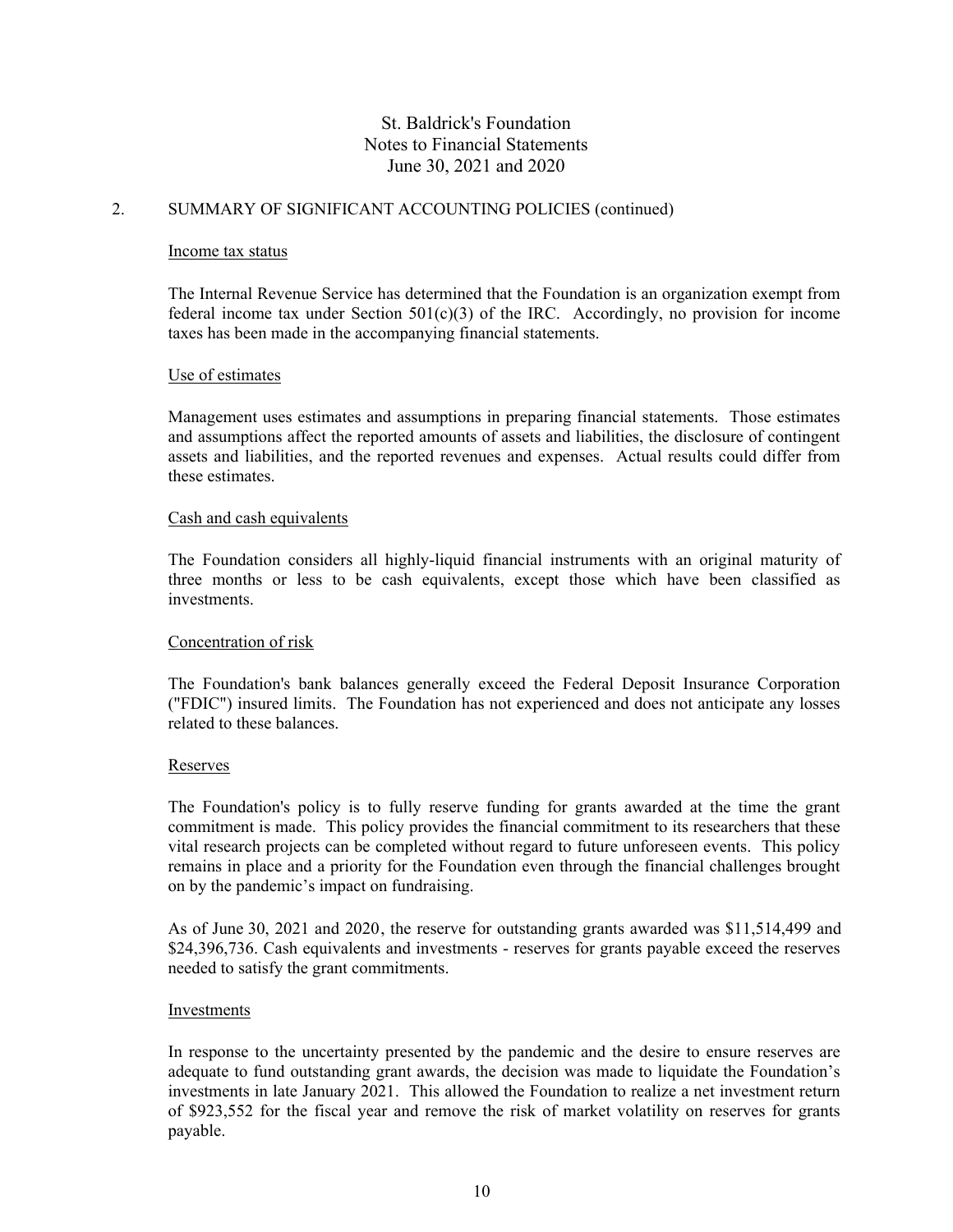## 2. SUMMARY OF SIGNIFICANT ACCOUNTING POLICIES (continued)

#### Investments (continued)

Historically, investments have been monitored by the Board of Directors' finance and investment committee and are stated at fair value. Unrealized gains and losses are recognized aggregately. Realized gains and losses are recognized immediately and are computed using the specific identification method.

The Foundation's Board of Directors (the "Board") has adopted an investment policy whereas all investments will be made through highly liquid investments, invested with the view towards preservation of capital, with a weighted average life no longer than three years, and will be made only through the permissible asset mix as defined in the policy. Currently, the Foundation is holding only cash equivalents. There are no plans to return to a more diverse investment portfolio at this time.

ASC Topic *Fair Value Measurements and Disclosures*, which defines fair value, establishes a framework for measuring fair value in accordance with accounting principles generally accepted in the U.S., and expands disclosures about fair value measurements. Under this topic, the Foundation must report its investments at fair value among three categories of price inputs available. These categories of inputs are quoted prices in active markets for identical assets (Level 1); significant other observable inputs (Level 2); and significant unobservable inputs (Level 3).

### Website and software development costs

The Foundation recognizes the costs incurred in the development of the Foundation's custom website, which includes the public website, the member's management portal, St. Baldrick's staff's management tool, and proprietary contribution and event software in accordance with ASC Topic *Intangibles-Goodwill and Other*. Accordingly, direct costs incurred during the application stage of development are capitalized and amortized over the estimated useful life, which is 36 months or less. Fees for website hosting and costs of operating the website are expensed as incurred.

### Property and equipment

Property and equipment are recorded at cost. Property and equipment are being depreciated using the straight-line method over estimated lives of three to five years.

#### Impairment of long-lived assets

Management reviews each asset or asset group for impairment whenever events or circumstances indicate that the carrying value of an asset or asset group may not be recoverable, but at least annually. No impairment provisions were recorded by the Foundation during the years ended June 30, 2021 or 2020.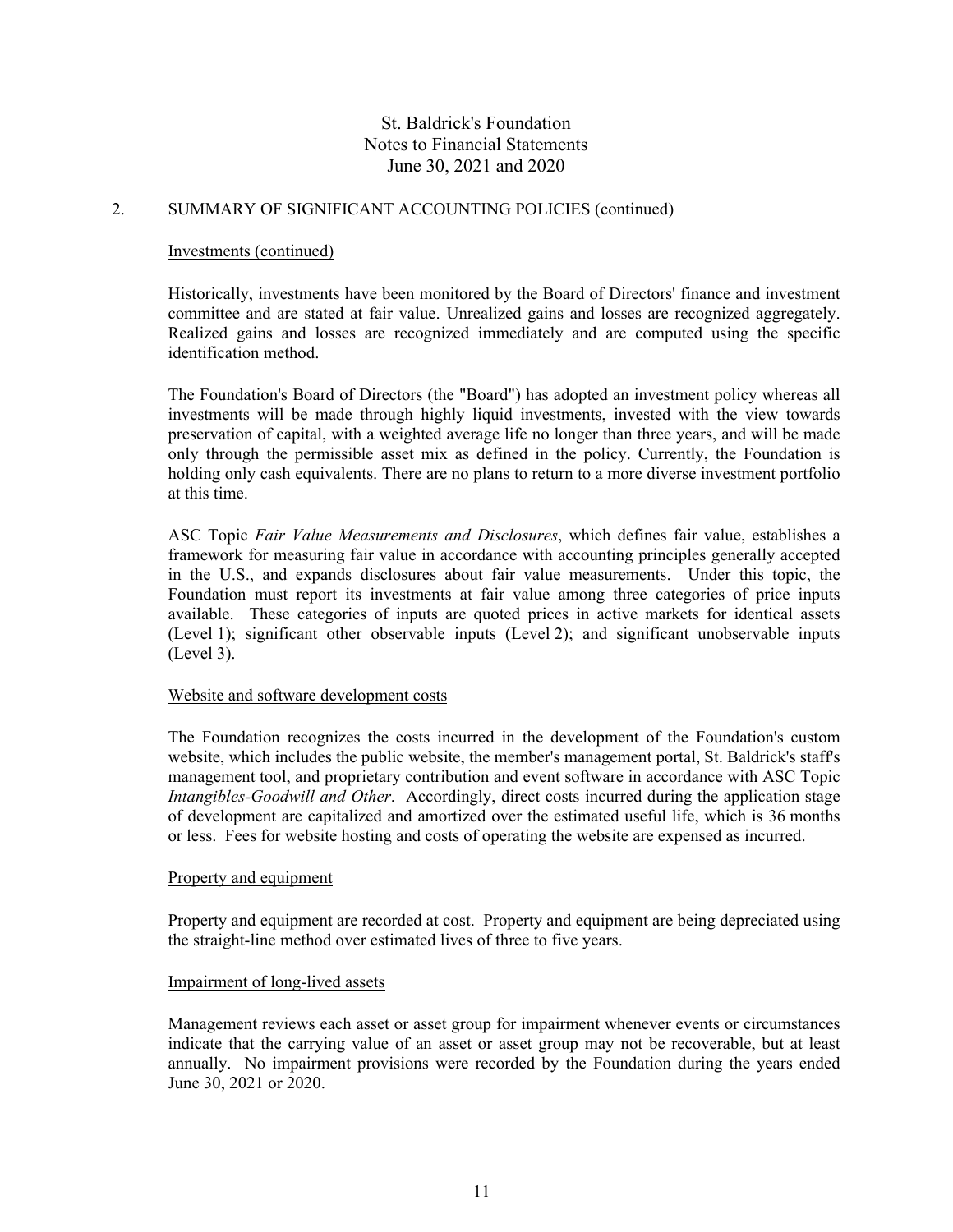## 2. SUMMARY OF SIGNIFICANT ACCOUNTING POLICIES (continued)

#### Grants

Complex research projects can require a commitment of up to three to five years of funding. The Foundation records appropriations for grants as a liability and expense after approval by the Board, based upon a professional review system (see "Nature of Operations" note above).

Given Covid-19's dramatic impact on the Foundation's fundraising events, management worked with St. Baldrick's scientific advisors to determine the most critical use of limited grant funds, given the pandemic's negative impact on cancer research overall.

The following grant categories were identified as most urgent:

**Fellowships** (funded for 2-3 years) fund the training of new medical doctors to specialize in pediatric cancer research. During these years, the Fellow engages in a specific research project under the guidance of a mentor.

**Scholar Awards** (funded for 3-5 years) are for early career pediatric oncology researchers conducting specific research projects. These younger professionals might otherwise be unable to pursue their new ideas, as they must compete with more established experts for extremely scarce funding.

**Consortium grants** (funded for 1-5 years) are awarded to groups of researchers from multiple institutions who are collaborating on large research projects.

**Cooperative research** funding is granted to the COG, with funds distributed to its more than 200 member institutions to support clinical trials, thereby funding virtually every institution qualified to treat childhood cancers in the United States and Canada.

**International Scholar Awards** (funded for 3-5 years) are for researchers from low- to middleincome countries to train in the U.S. or other developed countries, then return to pursue research and offer a higher quality of care to patients in their home countries.

**International beneficiary grants** (1 year) are for organizations outside the U.S., supporting research or funds to help patients in these countries where the Foundation has a fundraising presence.

**Infrastructure grants** (1 year) are for resources to make more research possible, often funding a clinical research associate who ensures more options are available for patients to participate in clinical trials.

Each of the suspended grant types address a vital need in childhood cancer research which the Foundation is working to resume as soon as possible: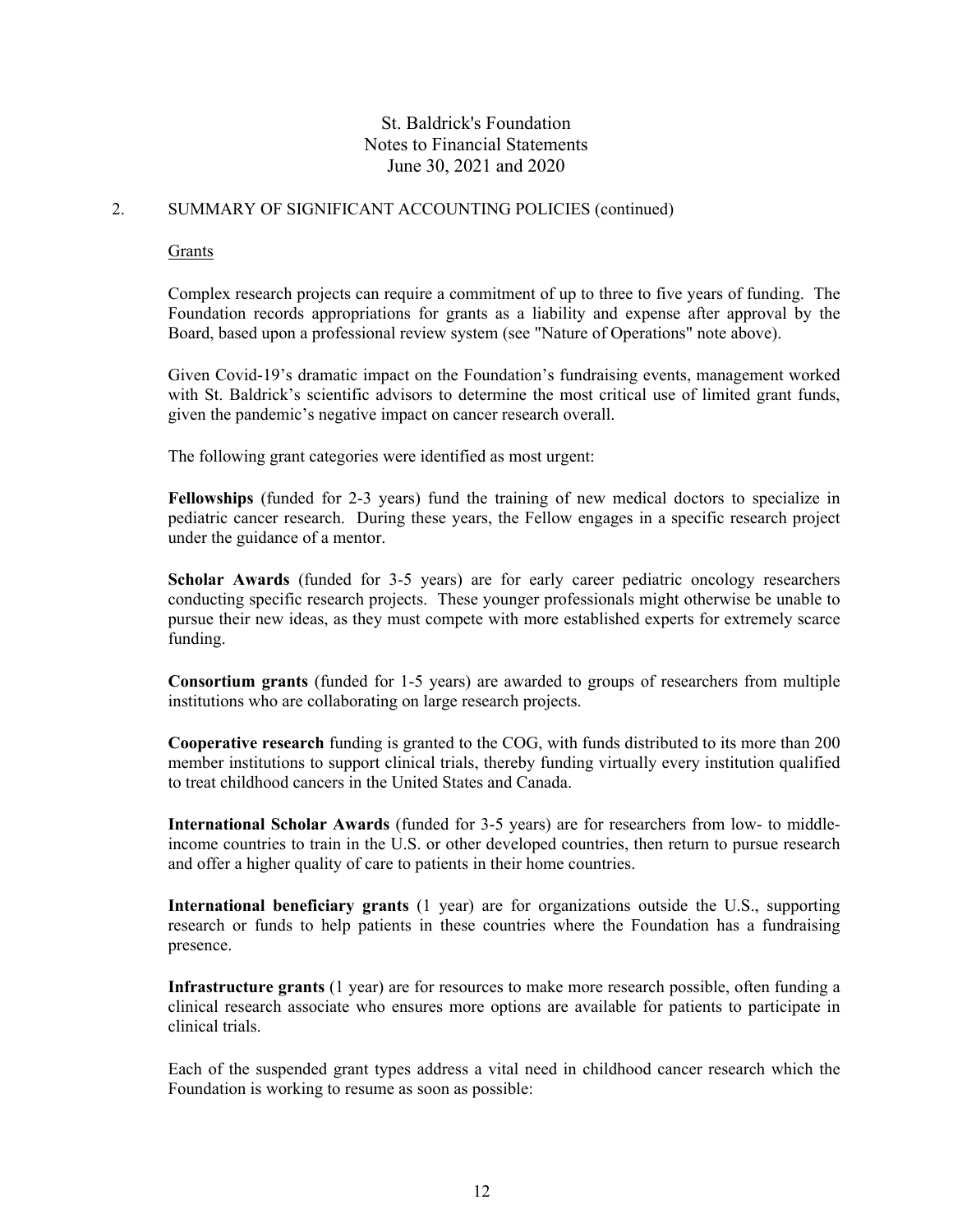## 2. SUMMARY OF SIGNIFICANT ACCOUNTING POLICIES (continued)

#### Grants (continued)

**Summer Fellowships** cover a small stipend for medical school or college students to spend a summer conducting research under expert guidance in a pediatric oncology research laboratory. The objective is for these students to accomplish meaningful work while also inspiring them to choose pediatric cancer research as their specialty.

**Research grants** are for 1-year projects to research new and better treatments, as well as survivorship, for childhood cancers.

**Supportive care research grants** are for 1-year projects, often conducted by research nurses, for research to improve patient care, symptom management, psychosocial care, compliance with therapy, survivorship issues, and more.

**The St. Baldrick's Robert J. Arceci Innovation Award** (funded for 3 years) is in memory of Dr. Robert J. Arceci. These awards are based on nominations of U.S./Canadian and international early- to mid-career scientists, whose work reflects his values of creativity, collaboration, and impact.

**The St. Baldrick's - Stand Up To Cancer Pediatric Cancer Dream Team**, building on the success of its first four-year term, embarked on a new grant period with the Foundation in late 2017, focused on curing childhood cancers by bringing together the fields of immunotherapy and genomics, and expanding its work to include multiple types of pediatric cancer.

In addition to the above standard grant opportunities, the Foundation works with major donors of \$1 million or more to issue special Requests for Applications (RFAs) to seek out grant applications, conduct a scientific review, and fund research in a specific disease or area of research interest.

### **Contributions**

Contributions are recognized as revenue in the period received. The Foundation reports gifts of cash and other assets as unrestricted support unless they are received with donor stipulations that limit the use of the donated assets.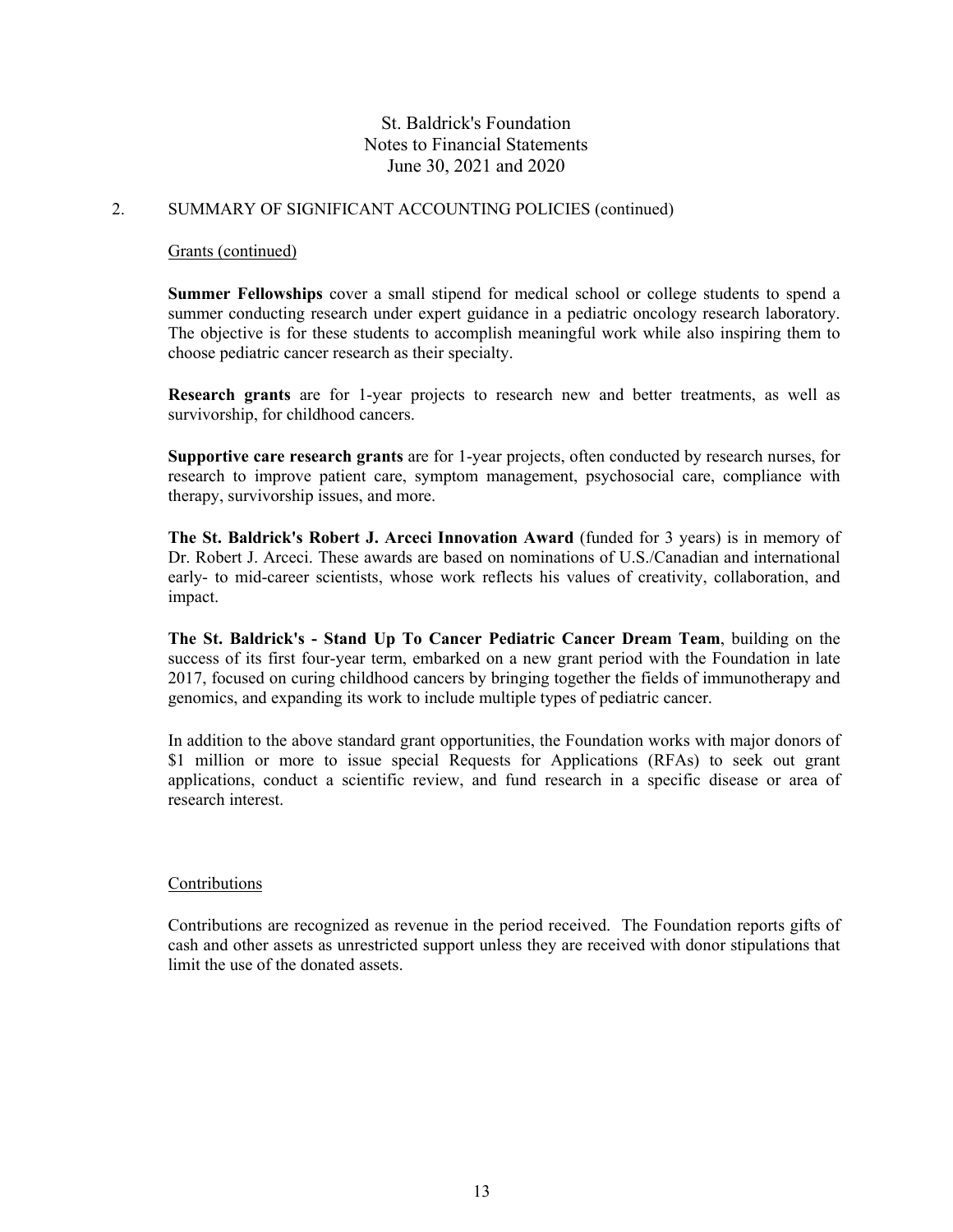## 2. SUMMARY OF SIGNIFICANT ACCOUNTING POLICIES (continued)

#### Contributed services and assets

Contributed services are reported at the estimated fair value in the financial statements for voluntary donations of services when those services (1) create or enhance nonfinancial assets, or (2) require specialized skills provided by individuals possessing those skills, and (3) are services which would typically be purchased if not provided by donation. The Foundation recorded contributed services revenue and a related expense for the years ended June 30, 2021 and 2020 of \$336,344 and \$377,851, respectively, primarily relating to public relations, advertising, attorney services and management consulting.

Contributed assets consist of items for fundraising events and other items for operations which are recorded at fair value at the date of the gift, as contributed asset revenue. The Foundation recorded contributed assets for the years ended June 30, 2021 and 2020 of \$1,300 and \$49,225, respectively.

### Volunteers

A number of volunteers, including members of the Board, have made significant contributions of time to the Foundation's policymaking, program, fundraising and support functions. In particular, for the years ended June 30, 2021 and 2020, the Foundation's grant applications were reviewed by a team medical doctors and researchers who contributed approximately 540 and 2,637 hours, respectively. The number varies based upon the number of grant applications and the specific expertise required to review each. The value of this contributed time does not meet the criteria for recognition of contributed services as detailed above and, therefore, is not reflected in the accompanying statements of activities.

### Partnerships with foreign organizations

Recognizing that childhood cancer knows no boundaries, the Foundation carefully partners with pediatric cancer nonprofits worldwide in order to ensure that research needs in countries participating in pediatric cancer research are supported or that other needs of pediatric cancer are addressed in countries not participating in research. The Foundation provides support and expertise in fundraising in order to maximize fundraising efforts in the countries that want assistance.

In countries where the Foundation's events are held, the Foundation partners with vetted and approved foreign organizations to direct funds to what the Foundation views as the best research available in that country or the next best need if research is not performed in that country. The Foundation's support and partnerships generated approximately \$297,490 and \$454,037 of contributions for the years ended June 30, 2021 and 2020, respectively. During the year ended June 30, 2021, the Foundation partnered with organizations in multiple countries, including Australia, Bermuda, Germany, Hong Kong, India, Japan, Singapore and the United Kingdom.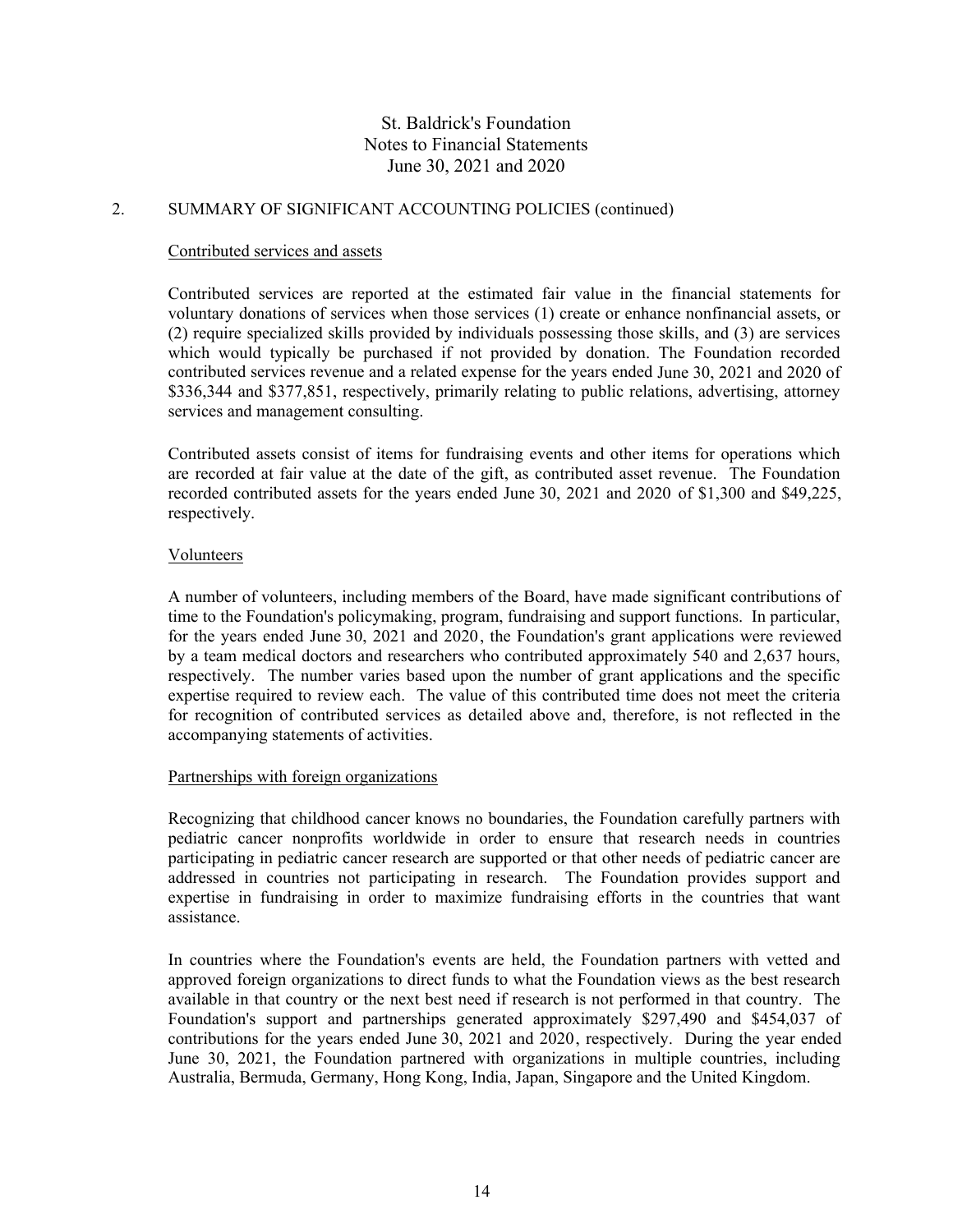## 2. SUMMARY OF SIGNIFICANT ACCOUNTING POLICIES (continued)

#### Functional allocation of expenses

Expenses that can be directly identified with a program or the supporting service to which they relate are charged accordingly. Other expenses by function have been allocated among program and supporting service classifications using methods determined by management to be reasonable.

#### Subsequent events

The Foundation has evaluated events subsequent to June 30, 2021, to assess the need for potential recognition or disclosure in the financial statements. Such events were evaluated through November 10, 2021, the date the financial statements were available to be issued. Based upon this evaluation, it was determined no subsequent events occurred that require recognition or additional disclosure in the financial statements.

### 3. INVESTMENTS

The Foundation's investment policy allows for investments in equities which are components of the Standard & Poor's 500 or Dow Jones Industrial Average, fixed-income securities generally rated investment grade or better, certificates of deposit and bankruptcy-remote money market funds. As mentioned in Note 2, the investment positions subject to market volatility were liquidated in late January 2021 to ensure the Foundation's reserves continue to be adequate to satisfy grant commitments.

Investments consisted of the following:

|                           | 2021       | 2020                     |
|---------------------------|------------|--------------------------|
| Cash and cash equivalents |            | 11,948,293 \$ 13,319,862 |
| Fixed income securities   |            | 6,879,321                |
| Mutual funds              |            | 4,961,014                |
| Equities                  |            | 1,367,369                |
|                           | 11,948,293 | 26,527,566               |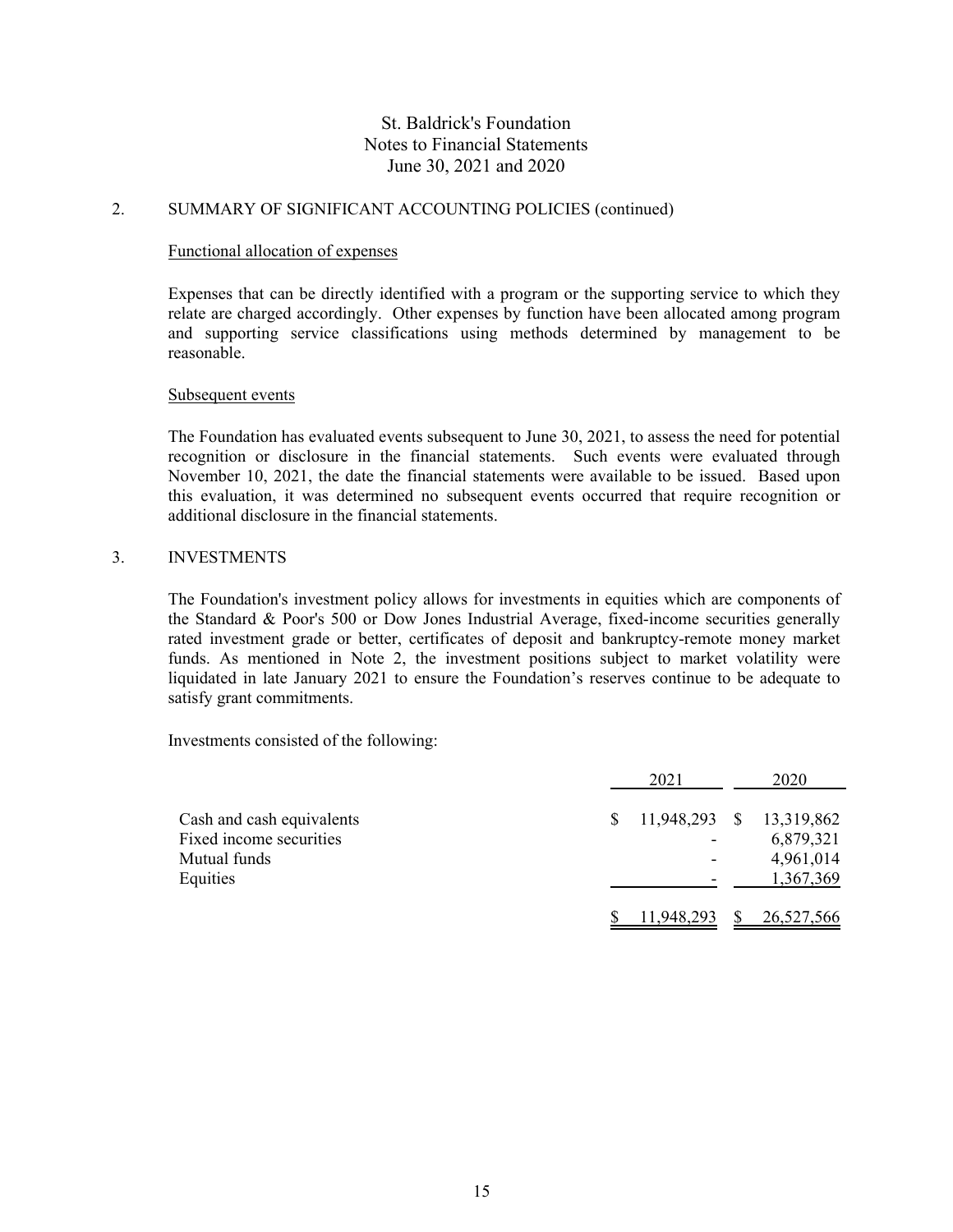## 3. INVESTMENTS (continued)

Activity in the investments during the year was as follows:

|                                                         |   | 2021           |              | 2020         |
|---------------------------------------------------------|---|----------------|--------------|--------------|
| Balance, beginning of year                              | S | 26,527,566     | <sup>S</sup> | 33, 369, 631 |
| Purchases of investments                                |   | 2,489,679      |              | 7,555,481    |
| Sale of investments                                     |   | (16, 297, 564) |              | (6,099,295)  |
| Net cash and cash equivalent activity within investment |   |                |              |              |
| accounts                                                |   | (1,594,940)    |              | (8,956,185)  |
| Interest and dividend income, net of fees \$38,831 and  |   |                |              |              |
| \$74,327, respectively                                  |   | 182,982        |              | 514,091      |
| Net realized and unrealized gains on investments        |   | 740,570        |              | 643,843      |
| Maturities of fixed income investments                  |   | (100,000)      |              | (500,000)    |
| Balance, end of year                                    |   | 11,948,293     |              | 26,527,566   |

The following table sets forth by level, within the fair value hierarchy, the Foundation's assets at fair value as of June 30, 2021:

|                           | Level 1    | Level 2                  | Level 3                  | Fair Value         |
|---------------------------|------------|--------------------------|--------------------------|--------------------|
| Cash and cash equivalents | 11,948,293 | $\overline{\phantom{0}}$ | $\overline{\phantom{a}}$ | 11,948,293<br>- 85 |
|                           | 11,948,293 | $\overline{\phantom{0}}$ | -                        | 11,948,293         |

The following table sets forth by level, within the fair value hierarchy, the Foundation's assets at fair value as of June 30, 2020:

|                                                                                  | Level 1                                          | Level 2   |                          | Fair Value                                               |  |
|----------------------------------------------------------------------------------|--------------------------------------------------|-----------|--------------------------|----------------------------------------------------------|--|
| Cash and cash equivalents<br>Fixed income securities<br>Mutual funds<br>Equities | $$13,319,862$ \\$<br>۰<br>4,961,014<br>1,367,369 | 6,879,321 | - \$<br>-                | $-$ \$ 13,319,862<br>6,879,321<br>4,961,014<br>1,367,369 |  |
|                                                                                  | 19,648,245                                       | 6,879,321 | $\overline{\phantom{0}}$ | \$26,527,566                                             |  |

## 4. PLEDGES RECEIVABLE

The Foundation expects all outstanding pledges receivable to be collected during the year ended June 30, 2022.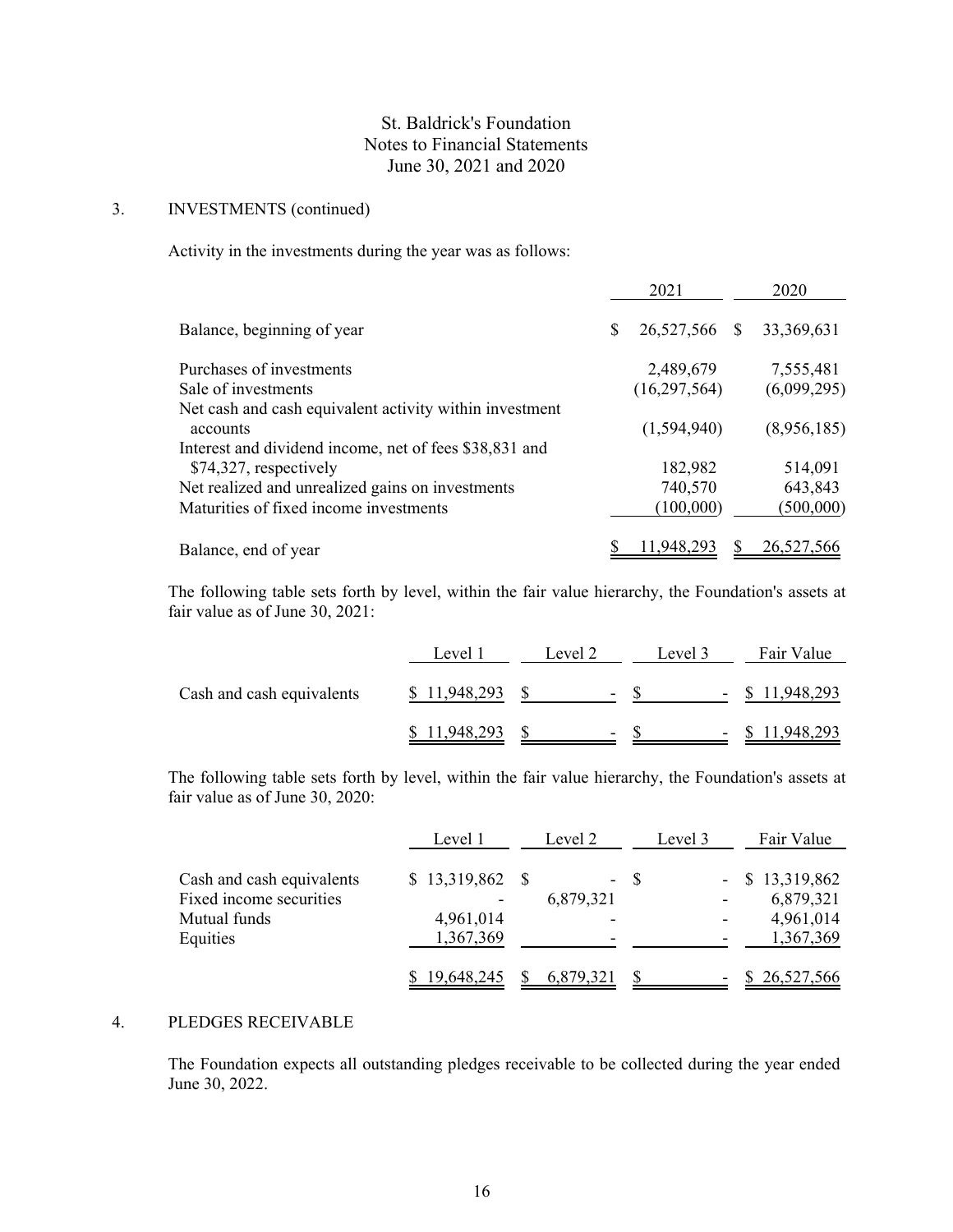## 5. WEBSITE AND SOFTWARE DEVELOPMENT COSTS

Website and software development costs consist of the following:

|                                 | 2021         | 2020        |
|---------------------------------|--------------|-------------|
| Website development             | 8,883,079 \$ | 8,375,455   |
| Salesforce implementation costs | 321,791      | 312,367     |
| Accumulated amortization        | (7,947,399)  | (7,342,725) |
|                                 | 1,257,471    | 1,345,097   |

Amortization expense for the years ended June 30, 2021 and 2020 was \$604,674 and \$660,680, respectively.

## 6. PROPERTY AND EQUIPMENT

Property and equipment consisted of the following:

|                          | 2021             | 2020       |
|--------------------------|------------------|------------|
| Equipment                | \$<br>393,476 \$ | 393,476    |
| Furniture and fixtures   | 12,767           | 12,767     |
|                          | 406,243          | 406,243    |
| Accumulated depreciation | (400, 232)       | (376, 869) |
|                          | 6,011            | 29,374     |

Depreciation expense for the years ended June 30, 2021 and 2020 was \$23,363 and \$44,409, respectively.

## 7. GRANTS PAYABLE

The highest quality research projects often require a commitment of two to five years of funding. All continuing grant recipients are subject to discretionary renewal, based on the fulfillment of the requirements of performing the childhood cancer research approved through the review process. The grant recipient provides appropriate and timely grant reports and complies with Foundation policies regarding the use of funds.

At June 30, 2021 and 2020 , the Foundation has committed to continuing grants for Fellows, Scholars, International Scholars, and Consortia aggregating \$11,514,499 and \$24,396,736, respectively, that are scheduled to be disbursed through June 30, 2022. Management estimates the likelihood of the recipients not meeting these conditions as remote and, therefore, these grants meet the criteria for recognition of a payable contained in ASC Topic *Not-for-Profit Entities, Contributions Made* and, accordingly, have been included in the accompanying financial statements.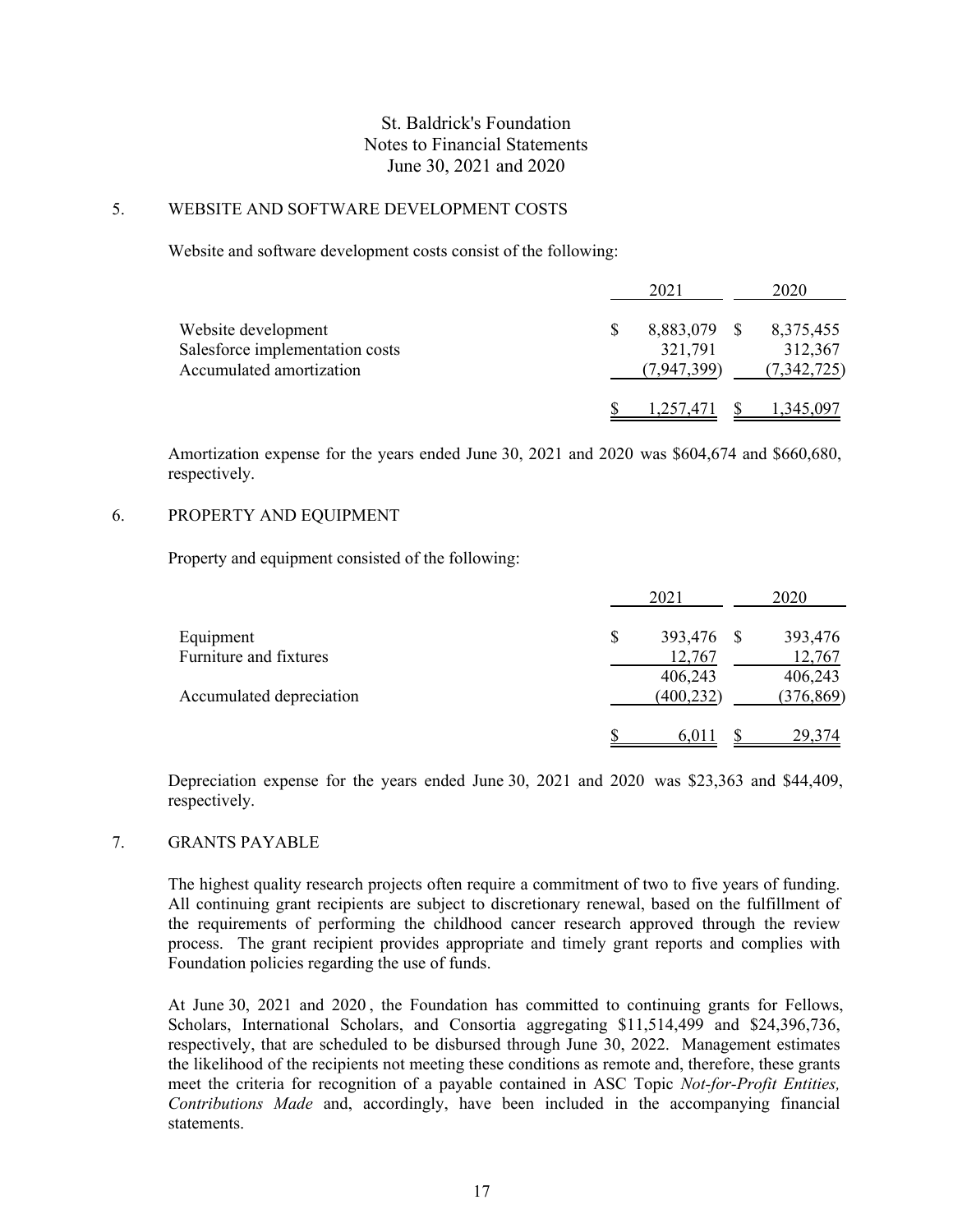## 7. GRANTS PAYABLE (continued)

Grant commitments that are expected to be paid within one year are recorded at net realizable value. Grant commitments that are expected to be paid in future years are recorded at the present value of their future cash flows. The discounts on those amounts are computed using adjusted risk-free rates of U.S Treasury yields. For the year ended June 30, 2021, the interest rate applied was 0.25%. Amortization of the discount is included in grant expense.

Future maturities of grants payable are as follows:

| Year ending June 30,                 |                 |
|--------------------------------------|-----------------|
| 2022                                 | 10,576,843<br>S |
| 2023                                 | 940,000         |
|                                      | 11,516,843      |
| Less: discounts to net present value | (2, 344)        |
|                                      | 11,514,499      |

## 8. COMMITMENT

At June 30, 2021, the Foundation is obligated under a noncancelable operating lease for office space that is set to expire June 30, 2024. In addition, the Foundation is responsible for its applicable share of the landlord's direct expenses over the terms of the lease. The Foundation has entered into lease negotiations to reduce office space. A Letter of Intent has been signed by both parties regarding the reduction in office space.

The scheduled minimum lease payments under the existing lease terms are as follows:

| Year ending June 30, |               |  |
|----------------------|---------------|--|
| 2022                 | \$<br>407,175 |  |
| 2023                 | 456,784       |  |
| 2024                 | 469,976       |  |
|                      | 1,333,935     |  |

Rent expense for the years ending June 30, 2021 and 2020 totaled \$442,808 and \$444,538, respectively.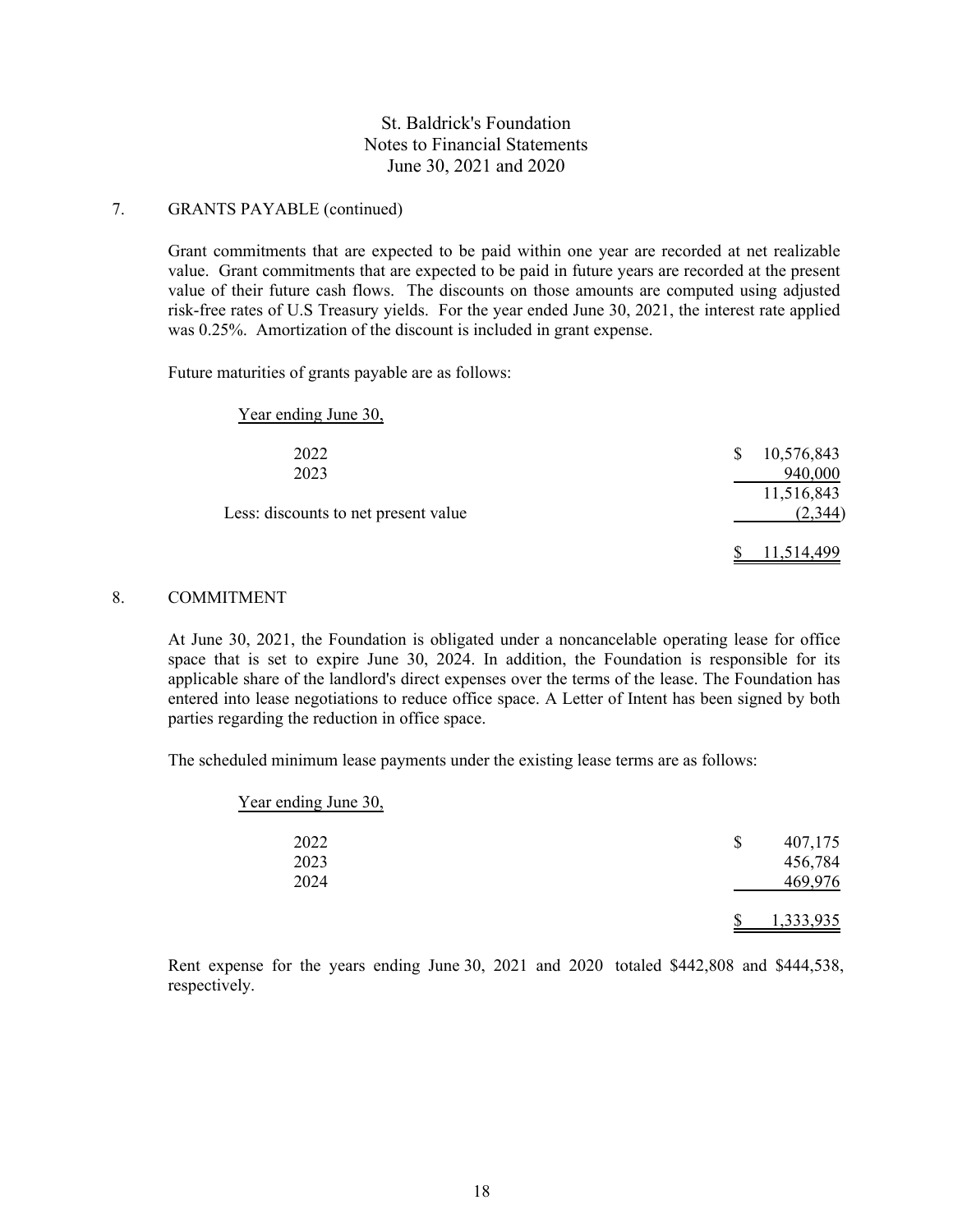### 9. RETIREMENT PLAN

The Foundation sponsors a defined contribution retirement  $401(k)$  plan available to eligible employees. Upon meeting the eligibility requirements, an employee may elect to contribute a percentage of base salary up to the maximum permitted by law and the Foundation agrees to contribute a matching amount. Generally, the Foundation contributes 3% of employees' salaries, regardless of their contributions. Employees become immediately vested in the 3% contribution. The Foundation also matches employee contributions, up to 7% of their salary. Employees are vested in these contributions over a five-year vesting period. During the year ended June 30, 2021, the Foundation suspended the employer match to reduce operating expenses. The Foundation contributed \$84,473 and \$321,726 to the plan for the years ended June 30, 2021 and 2020.

### 10. RELATED PARTY

For the year ended June 30, 2021, the Foundation received approximately \$184,209 in contributions from members of the Board of Directors and approximately \$14,455 in contributions from employees. For the year ended June 30, 2020, the Foundation received approximately \$601,917 in contributions from members of the Board of Directors and approximately \$25,309 in contributions from employees. As the Foundation's CEO also serves as a member of the Board of Directors, her contributions are included with board member contributions.

### 11. LIQUIDITY AND AVAILABILITY

As part of the Foundation's liquidity management, it structures its financial assets to be available as its general expenditures, liabilities, and other obligations come due. To meet liquidity needs, the Foundation maintains investments largely in liquid investments. The organization has also sought to maintain approximately twelve months of operating expenses (excluding grants) in liquid assets.

Financial assets available for general expenditure, that is, without donor or other restrictions limiting their use, within one year of the date of the statement of financial position, comprise the following:

|                                                                                     | 2021                     |  | 2020                     |  |
|-------------------------------------------------------------------------------------|--------------------------|--|--------------------------|--|
| Cash and cash equivalents<br>Cash equivalents and investments - reserves for grants | $6,941,445$ \$           |  | 3,190,184                |  |
| payable                                                                             | 11,948,293<br>18,889,738 |  | 26,527,566<br>29,717,750 |  |
| Grants payable                                                                      | (11,514,499)             |  | (24, 396, 736)           |  |
|                                                                                     | 7,375,239                |  | 5,321,014                |  |

Assets available for general expenditure represent approximately ten months of operating expenditures at June 30, 2021 and six months of operating expenditures at June 30, 2020.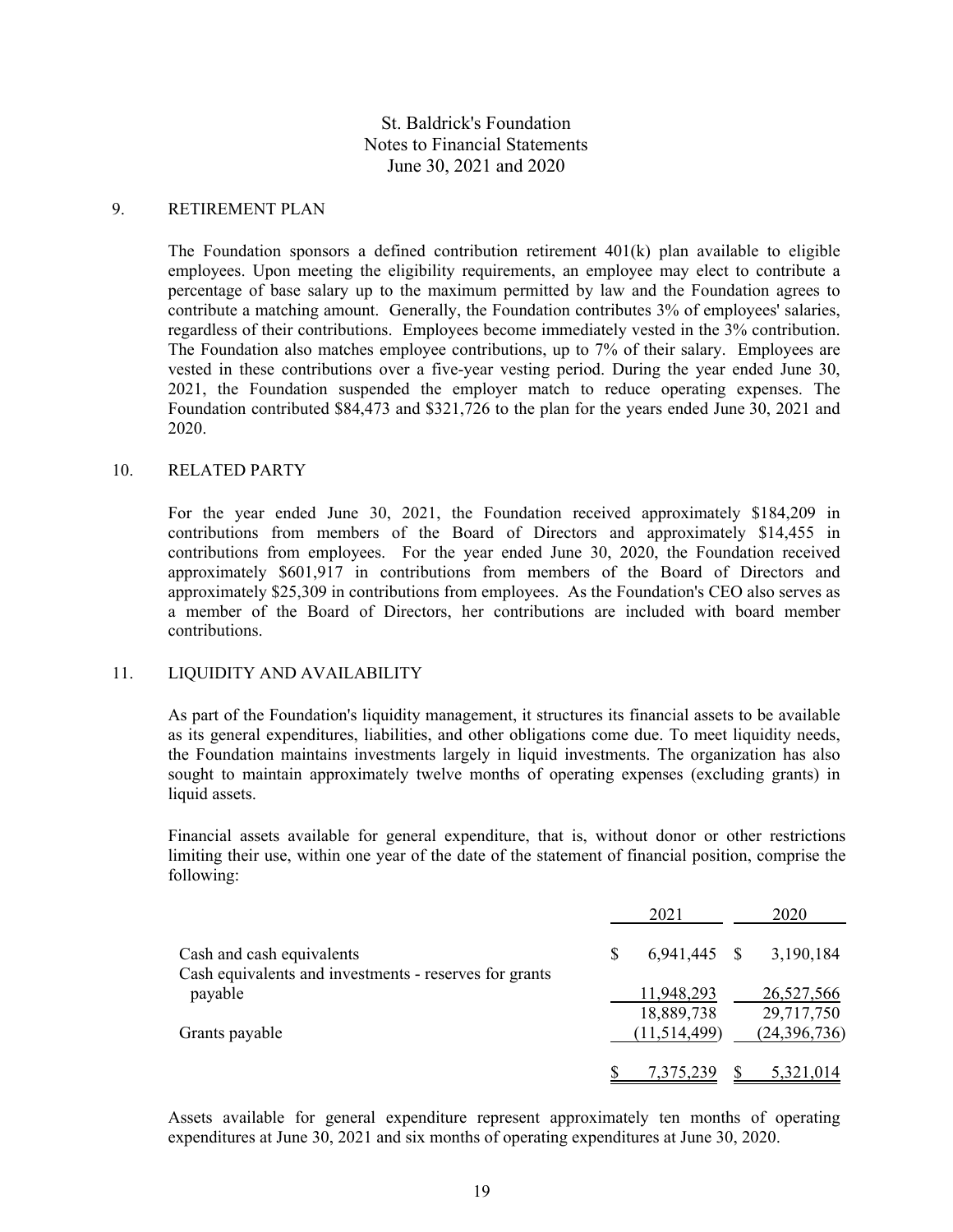## 12. NET ASSETS WITH DONOR RESTRICTIONS

Net assets with donor restrictions consisted of the following:

|                                  | 2021    | 2020                     |
|----------------------------------|---------|--------------------------|
| Purpose restricted               |         | 577,617 \$ 1,213,173     |
| Purpose restricted for 18 months | 463,009 | 480,931                  |
| Time restricted                  | 12.399  | 448,942                  |
|                                  |         | $1,053,025$ \$ 2,143,046 |

Purpose-restricted net assets consist primarily of contributions in support of research for specific types of cancer. The Foundation has certain agreements with donors that provide for the expiration of a donor restriction at the end of 18 months if a suitable research project has not been identified. These contributions are classified as restricted until the funds or used for the restricted purpose or the restriction has lapsed.

### 13. PAYCHECK PROTECTION PROGRAM

In April 2020, the Foundation was approved for a Paycheck Protection Program ("PPP") loan under the U.S. Small Business Administration ("SBA") in the amount of \$826,000 to help keep its workforce employed during the COVID-19 crisis. Under the Coronavirus Aid, Relief, and Economic Security ("CARES") act, the SBA will forgive the loan if employees are kept on payroll for either eight or twenty-four weeks and the funds are used for payroll, rent, mortgage interest, or utilities. The loan had a maturity of two years and an interest rate of 1%. During the year ended June 30, 2021, the entire loan amount was forgiven.

In January 2021, the Foundation was approved for a second PPP loan ("PPP 2") under the SBA in the amount of \$832,915 to help keep its workforce employed during the COVID-19 crisis under similar terms as the first PPP loan. The loan has a maturity of two years and an interest rate of 1%. The Foundation expects the entirety of this loan amount to be forgiven.

The Foundation has concluded the PPP loans represent, in substance, grants that are expected to be forgiven and is accounting for the advances in accordance with ASC 958-605, *Not-for-Profit Entities - Revenue Recognition*, as conditional contributions under which (1) proceeds from the loans are initially recorded as a refundable advance, and (2) the refundable advance is reduced and the contribution is recognized when the conditions of release have been substantially met or explicitly waived. As the Foundation believed it had met the PPP's eligibility criteria for expenditures made as of June 30, 2020, the Foundation recognized expenditures of \$650,200 and the remaining \$175,800 was recognized as a liability as of June 30, 2020. During the year ended June 30, 2021, the Foundation recognized expenditures of \$175,800 related to the first PPP loan. Additionally, during the year ended June 30, 2021, the Foundation recognized expenditures of \$832,915 related to PPP 2 as the Foundation believes it has met the eligibility criteria.